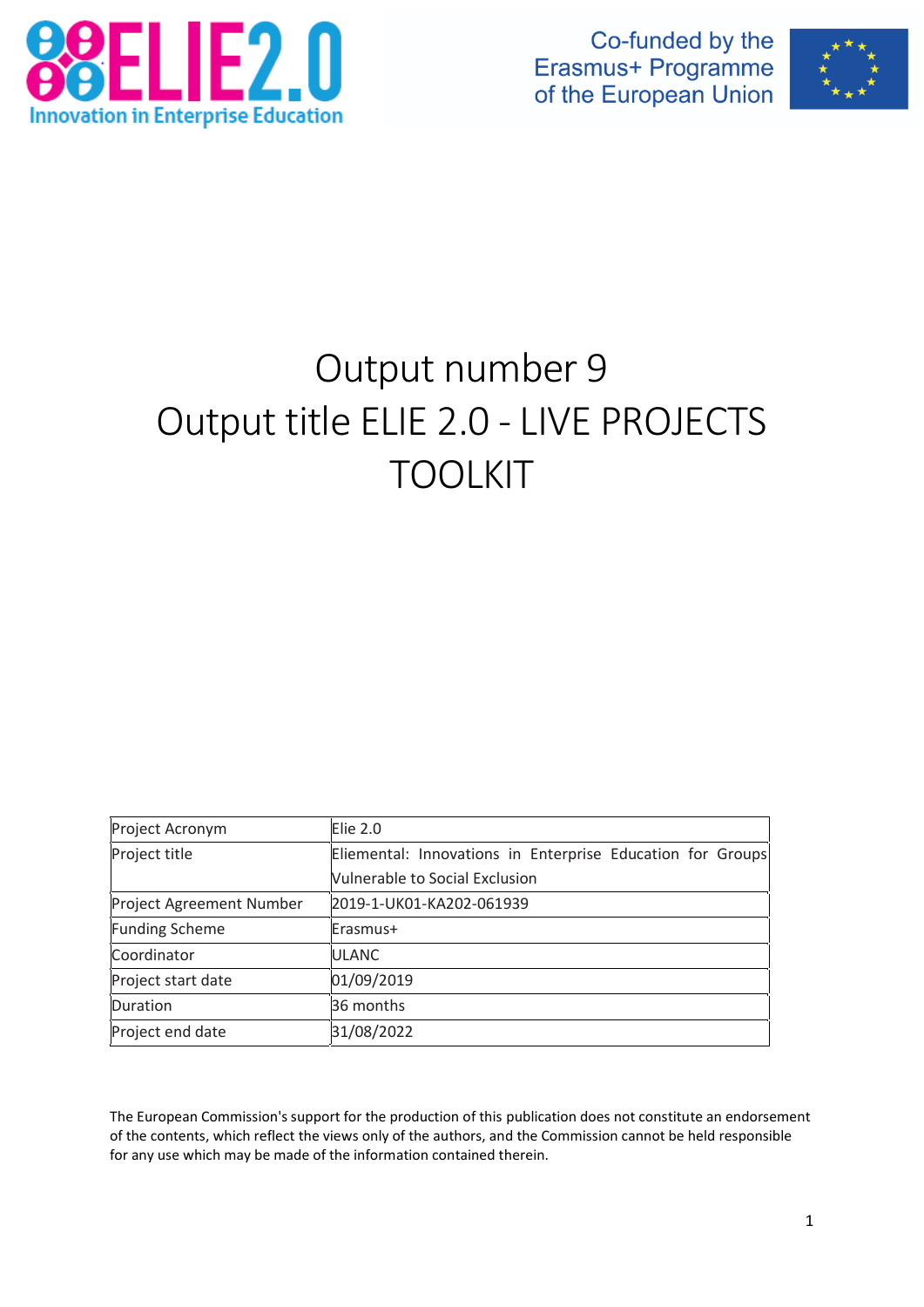# Table of contents

| 1. |    |                                                                                                          |
|----|----|----------------------------------------------------------------------------------------------------------|
|    | a. |                                                                                                          |
|    | b. |                                                                                                          |
|    | c. |                                                                                                          |
|    | d. |                                                                                                          |
|    | e. |                                                                                                          |
|    | f. |                                                                                                          |
|    | g. | Live Projects and the Business Model Canvas (BMC) / Community Enterprise Business Model                  |
|    | h. |                                                                                                          |
|    | i. |                                                                                                          |
| 2. |    |                                                                                                          |
| 3. |    |                                                                                                          |
| 4. |    |                                                                                                          |
| 5. |    | Community Enterprise Business Model Canvas (CEBMC) template (for scenarios $\bigcirc$ and $\bigcirc$ )14 |
| 6. |    |                                                                                                          |
| 7. |    |                                                                                                          |
| 8. |    |                                                                                                          |
|    | a) |                                                                                                          |
|    | b) |                                                                                                          |
|    | c) |                                                                                                          |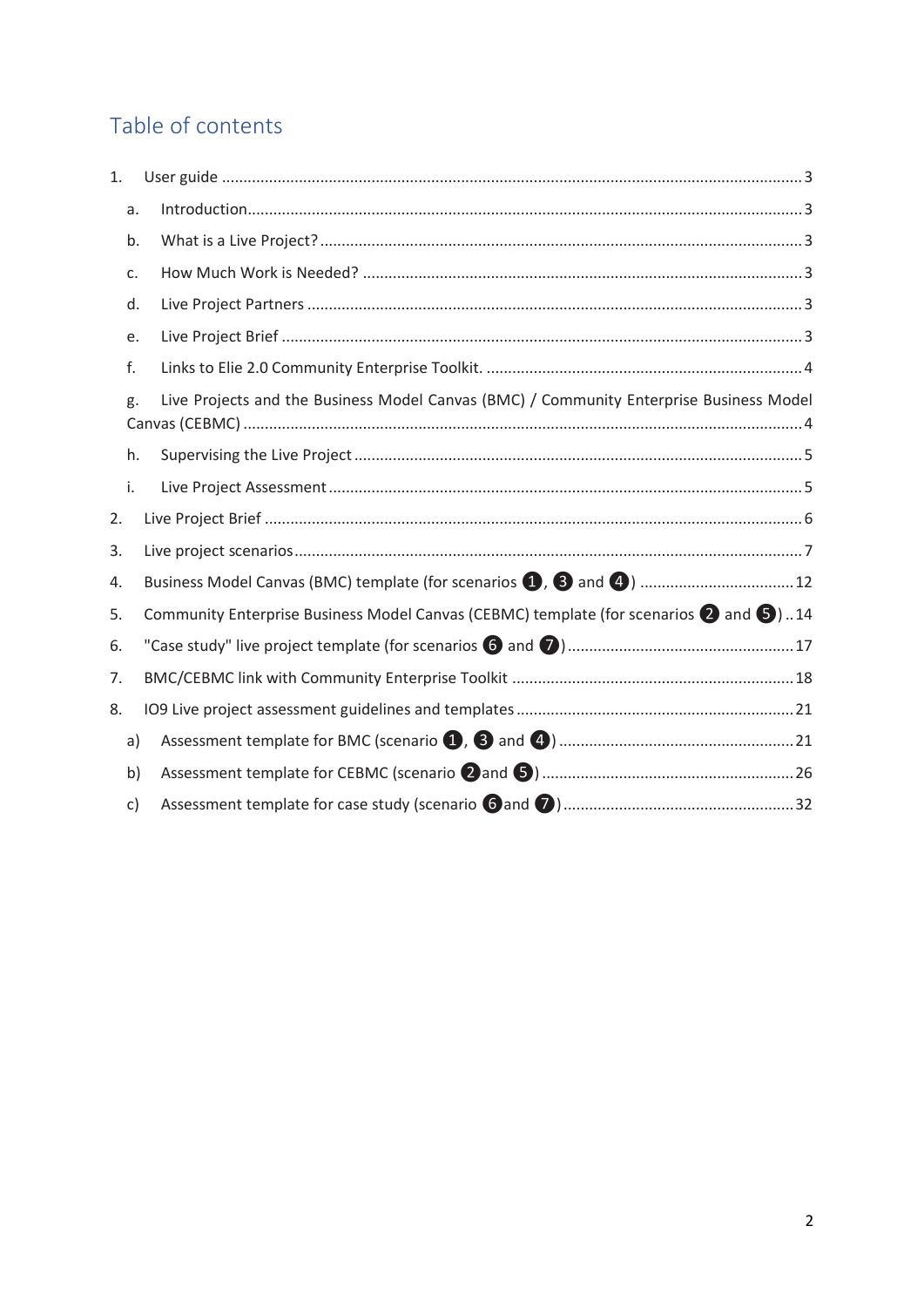### <span id="page-2-0"></span>1. User guide

### a. Introduction

<span id="page-2-1"></span>The Elie 2.0 project aims to support enterprise learning in the heart of small communities. Elie 2.0 is built upon the work of the Eliemental project (https://eliemental.org/eliemental/), which is an enterprise and employability soft-skills development programme. Elie 2.0 develops soft and hard skills for enterprise, and is designed to follow-on from the Eliemental programme, for trainees who are considering starting their own business. Elie 2.0 includes an element of learning by experience, using real-world, live projects, set in the communities where our trainees live. These live projects are supported by Community Enterprise Coaches(CECs), who will encourage trainees as they work through the self-study elements of the programme, seek out live projects for the trainees, supervise the project and support the trainees in presenting their work to the commissioner of the project.

### b. What is a Live Project?

<span id="page-2-2"></span>A live project is a piece of work which is required for a purpose by a business or organisation. It can be implemented according to different scenarios( $\mathbf{0}, \mathbf{0}, \mathbf{0}, \mathbf{0}, \mathbf{0}, \mathbf{0}$ ), explained in this document. Examples of the live projects could include: market research, developing a publicity or promotion campaign, identifying a new product or gap in a market, recruiting volunteers or finding funding opportunities (in general they can be directly based on the topics covered in Community Enterprise Toolkit). Live projects can also be more complex and focus on to the development or improvement of a Business Model Canvas (BMC) or Community Enterprise Business Model Canvas (CEBMC), which are explained further in this document.

## c. How Much Work is Needed?

<span id="page-2-3"></span>Depending on trainees preferences and/or chosen scenario, a live project can be an individual or a team task (for two or three Elie 2.0 trainees). It should take about 16 hours of work to complete, and will be supported by a Community Enterprise Coach.

## d. Live Project Partners

<span id="page-2-4"></span>All communities include a range of small businesses and organisations. Live projects are developed by the Community Enterprise Coach in partnership with a small business or local organisation. Live project partners could include (but are not limited to): various local businesses, independent shops (not chain stores), youth clubs/kids clubs, schools, charities, or larger organisations that take part in community work (e.g., a university, hospital, power station or Further Education College). The Community Enterprise Coach will identify potential project partners and liaise with them to create a live project brief for the trainees.

## e. Live Project Brief

<span id="page-2-5"></span>The project brief should use the template provided in the Elie 2.0 resources. It will include details of which organisation the trainees are working with, the key contact in that organisation, and the name and contact details of the Community Enterprise Coach. In general, it is the Community Enterprise Coach who will liaise with the organisation providing the project. The brief will set out the problem to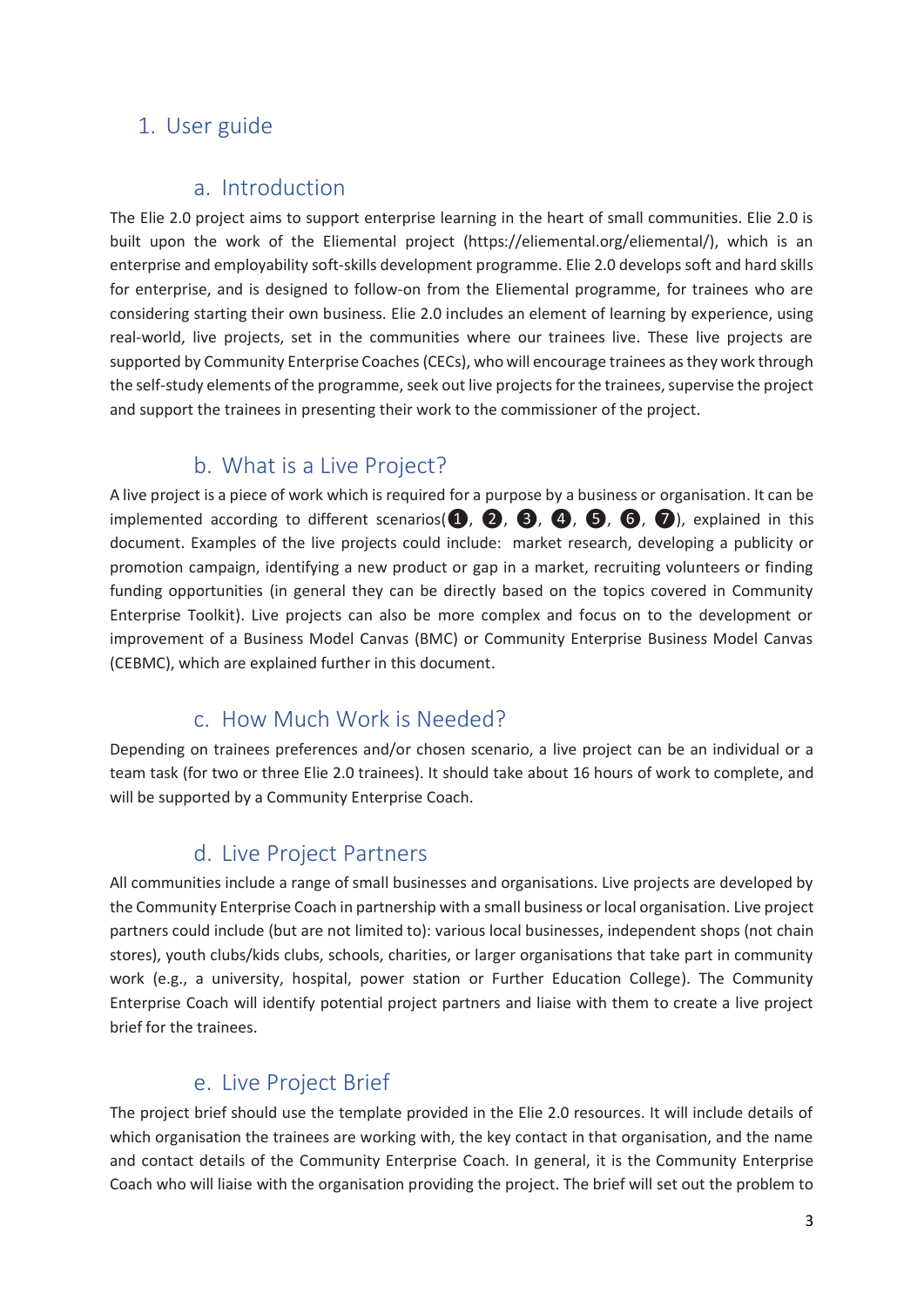be addressed by the trainees and will include other relevant information including details about the organisation and how the project should be presented once completed. Suggested presentation formats include a brief, written report (up to 3 pages), a short slide show presentation, an in-person or video-recorded pitch, or a face-to-face consultation with the Community Enterprise Coach, the trainees and a representative from the providing organisation. If desired a combination of these presentation methods could be used. You will find the Live project brief, further in this document.

# f. Links to Elie 2.0 Community Enterprise Toolkit.

<span id="page-3-0"></span>Once the Community Enterprise Coach has identified a live project opportunity and created a live project brief the relevant Units and Modules from the Community Enterprise Toolkit should be identified to help trainees link their learning to the project activity.

# g. Live Projects and the Business Model Canvas (BMC) / Community Enterprise Business Model Canvas (CEBMC)

<span id="page-3-1"></span>Elie 2.0 found the Business Model Canvas (BMC) to be a useful way of developing a good understanding of the needs of the organisation or business who have commissioned a live project brief. A BMC helps with understanding a business and identifying needs and opportunities. The BMC sets out the most important elements of a business and allows you to identify where improvements or innovations can be made.

The BMC covers the following areas,

- 1. Customer Segment this simply means a breakdown of the types of customers or service users. A health centre will service all sectors of society, but may see a great proportion of older people and young children, rather than working age adults. A night club may have customers mostly in the age group 18-30, a trampolining centre may attract families with young children. This section of the BMC, together with section 4 and 5, will be useful for live projects aiming to identify where a business can grow through attracting new customers .
- 2. Value Proposition, this sets out the organisation's products and services, and is useful for projects wanting to help a business expand through identifying new opportunities.
- 3. Revenue streams are sources of income. Under this section you can also include services provided for free, as these are value-added elements.
- 4. Channels are the methods used to communicate with customers or service users. This can include face to face interactions, websites, posters, fliers, email and so on. If you have set up a marketing based live project this section will be important in understanding how the business currently communicates.
- 5. Customer relationships explores how the business or organisations builds and maintains relationships. This is important for projects seeking to widen a customer base and aiming to find new markets
- 6. Key activities this section sets out the mission of a business, understanding key activities can help with projects looking to identify new markets or opportunities for a business.
- 7. Key resources are the underlying foundations including intangibles such as know-how, contacts, people, skills and money for investment.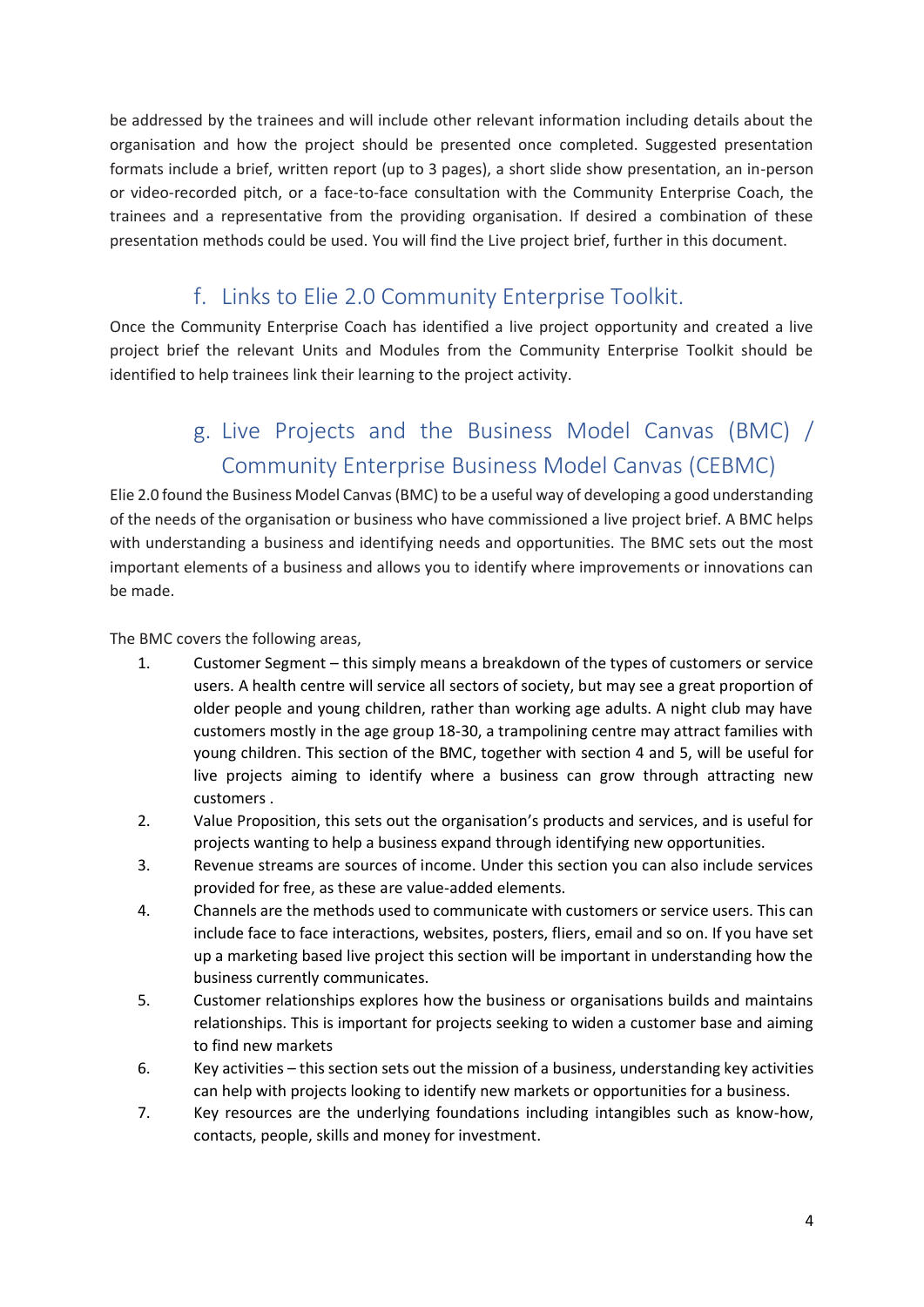- 8. Key partners this can include the wider business community, residents, service users and other important organisation (local municipal authority, university etc) who can help with business development
- 9. Cost structure this aspect relates to activities and resources and may not be relevant to most live projects, but appears in the BMC.

Not all elements of the BMC will be needed for all projects, but it remains a useful tool. In our guide we provide a traditional version of the BMC and a version more suited to community groups and social enterprise.

For some projects, ELIE 2.0 proposes to use a Community Enterprise Business Model Canvas (CEBMC), which is a modification of BMC. You will find its explanation further in this document.

BMC and CEBMC is directly linked with Community Enterprise Toolkit. Information from the Community Enterprise Toolkit can be used to develop the BMC and CEBMC. You will find the description of the links further in this document.

# h. Supervising the Live Project

<span id="page-4-0"></span>Your trainees may not have taken part in a similar type of work before, so regular meetings will be important to help them complete the project to a good standard and on-time. An initial planning meeting should take around 90 minutes. Creating a step-by-step plan will help the trainees break down the tasks into manageable units and enable the work to be shared out fairly. We also recommend regular meetings to check the progress of work. Many trainees will be unfamiliar with project management and helping them gain these skills is an important part of the Enterprise Coach role. The Enterprise Coach will then support the trainees in presenting their findings to the project provider, and give feedback and a certificate of completion to the trainees.

# i. Live Project Assessment

<span id="page-4-1"></span>To give the trainees support and feedback, the ELIE 2.0 developed Live project assessment guidelines and templates, which can be found further in this document. They include detailed assessment information and examples that would allow for providing feedback to the trainees.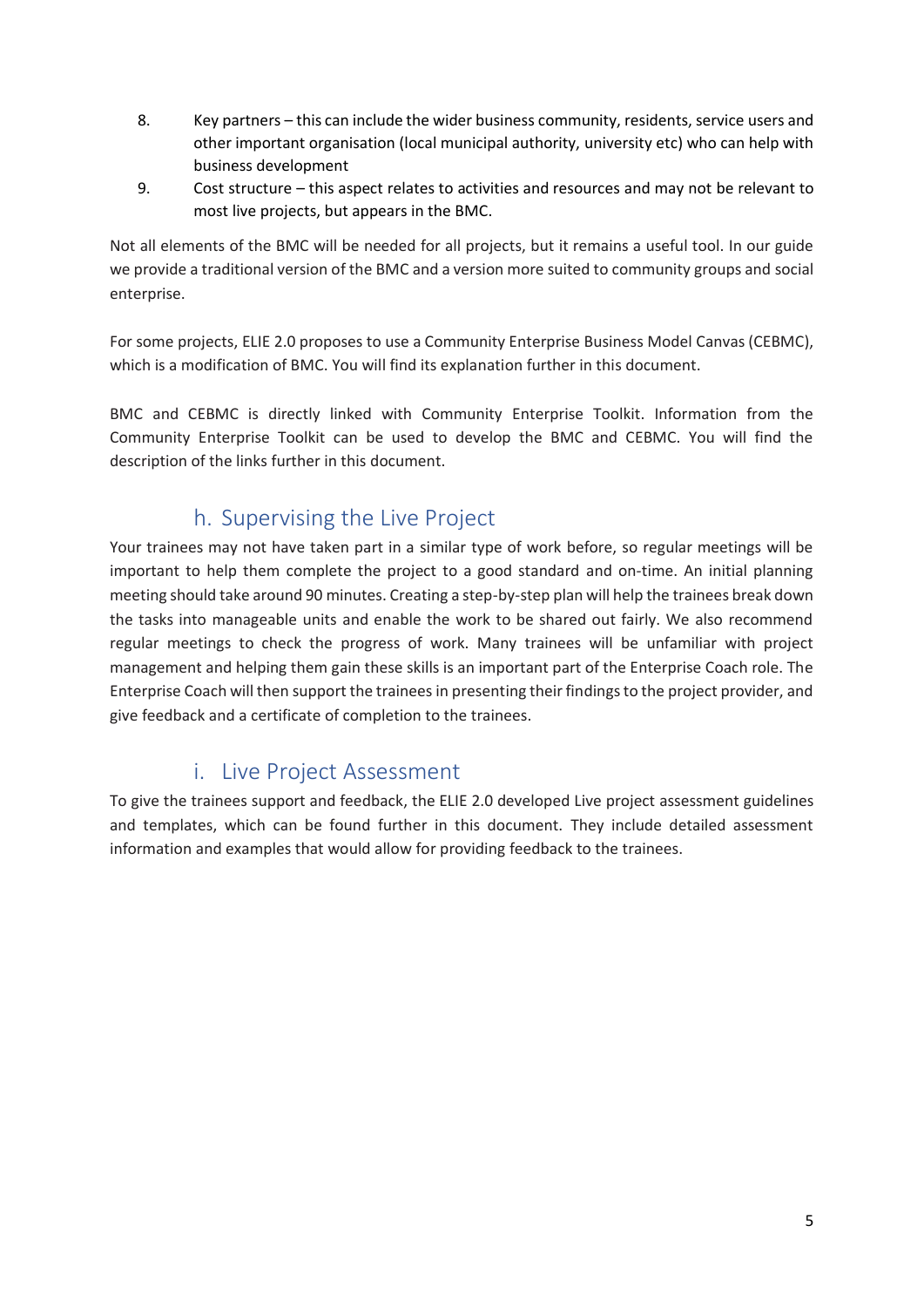# <span id="page-5-0"></span>2. Live Project Brief

| Name of the organisation             |  |
|--------------------------------------|--|
| Key contact in the organisation      |  |
| Name and contact details of the      |  |
| <b>Community Enterprise Coach</b>    |  |
| Description of the<br>for<br>areas   |  |
| improvement /problem (s) to be       |  |
| addressed by the live project        |  |
| expected<br>the<br>Outcomes<br>by    |  |
| organisation as a result of the live |  |
| project implementation               |  |
| Time frame of the live project       |  |
| Project meetings (dates, times and   |  |
| venues)                              |  |
| Other information (useful for the    |  |
| project)                             |  |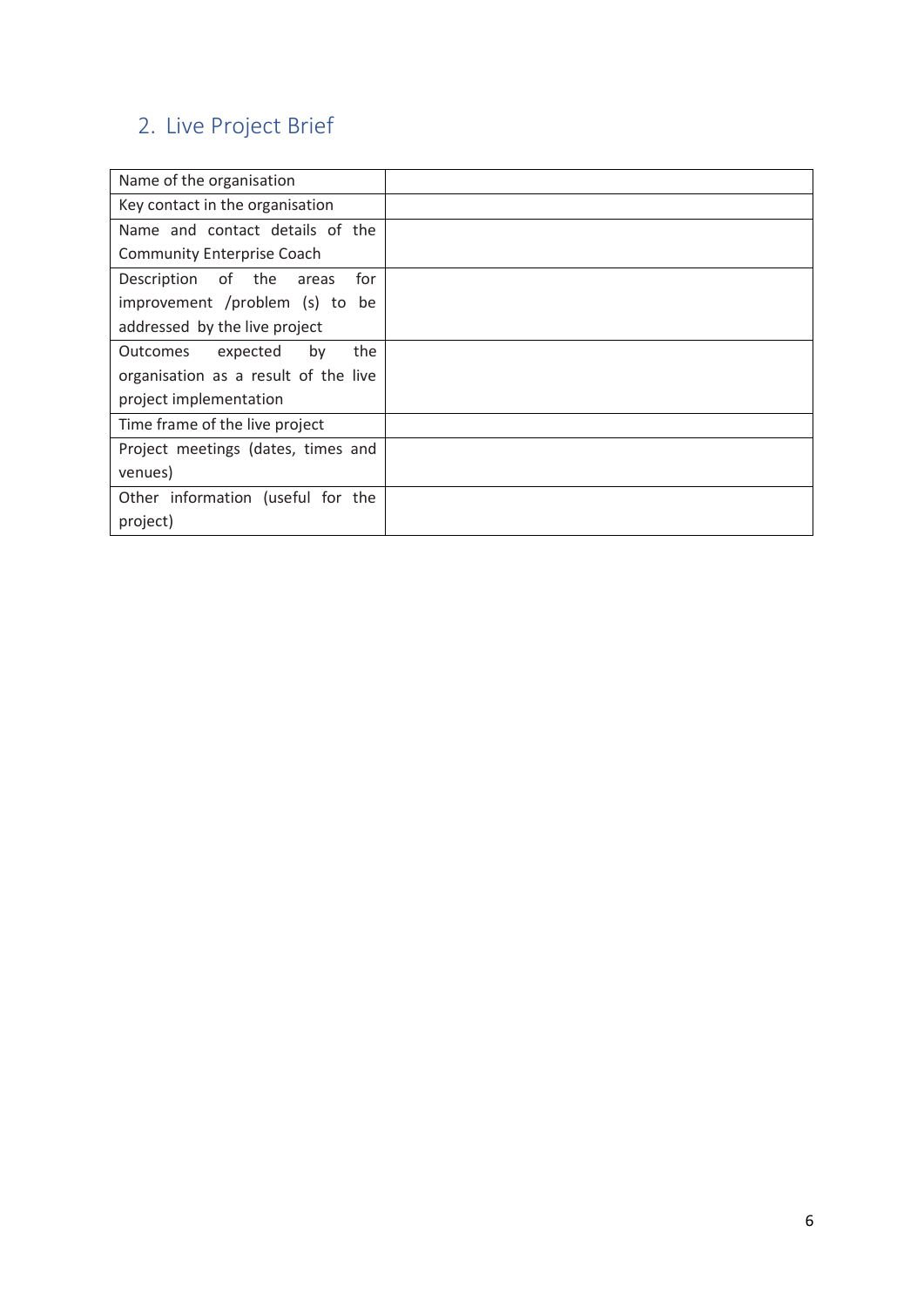### <span id="page-6-0"></span>3. Live project scenarios

The live projects can be implemented according to different scenarios.

| $\blacksquare$          | Development of the Business Model Canvas (BMC) for a new business*                          |
|-------------------------|---------------------------------------------------------------------------------------------|
| 2                       | Development of the Community Enterprise Business Model Canvas (CEBMC) for a new             |
|                         | business (community-based)**                                                                |
| $\overline{\mathbf{6}}$ | Development of the Business Model Canvas (BMC) for an existing business*                    |
| 4                       | Improvement of the Business Model Canvas (BMC) for an existing business * (If a BMC has     |
|                         | been previously developed for that business)                                                |
|                         | Extension of a Business Model Canvas (BMC) for an existing business** into the Community    |
| <b>6</b>                | Enterprise Business Model Canvas (CEBMC) (If the standard business wants to become          |
|                         | community-based)                                                                            |
| 6                       | Addressing specific business needs / Development of elements of the Business Model Canvas   |
|                         | (BMC) for business related activities***                                                    |
|                         | Addressing specific community-based needs / Development of elements of the Community        |
| <b>a</b>                | Enterprise Business Model Canvas (CEBMC) for community-based activities (e.g. not business- |
|                         | oriented)****                                                                               |

\* This scenario can be used for new or existing standard businesses (not community-based ones). The aim of this scenario is to develop a BMC according to the guidelines presented in this document

\*\* This scenario can be used for new or existing community-based enterprises. Community-based enterprises use business to improve the life of a community. They are different from private enterprise because their business activity is undertaken as a means of achieving community benefit, not (mostly) private gain. Scenario 5 is best for standard businesses that want to become community-based. The aim of this scenario is to develop a CEBMC according to the guidelines presented in this document

\*\*\* This scenario can be used if the trainee has a business idea that doesn't fit the BMC and would like to use Community Enterprise Toolkit (IO3) content to address it (e.g., identify ways to explore target market, find the most suitable location for the business, run promotion and advertising activities, etc.). The aim of this scenario is to address specific business needs with the content of IO3 and if possible to use the BMC logic (e.g. use some of its segments) to solve the stated problem.

\*\*\*\* This scenario can be used if the trainee have a community-based idea that doesn't fit the CEBMC and would like to use Community Enterprise Toolkit (IO3) content to address it (e.g., identify ways to raise funds for a local charity organisation, find most suitable location for a social enterprise, run promotion and advertising activities for a school, etc.). The aim of this scenario is to address specific community-based needs with the content of IO3 and. if possible. to use the CEBMC logic (e.g., use some of its segments) to solve the stated problem.

Whereas scenarios  $\mathbf{Q}, \mathbf{Q}, \mathbf{Q}$ , and  $\mathbf{G}$  should rather be considered as group tasks, scenarios  $\mathbf{G}$ and **O** should be considered more as individual tasks.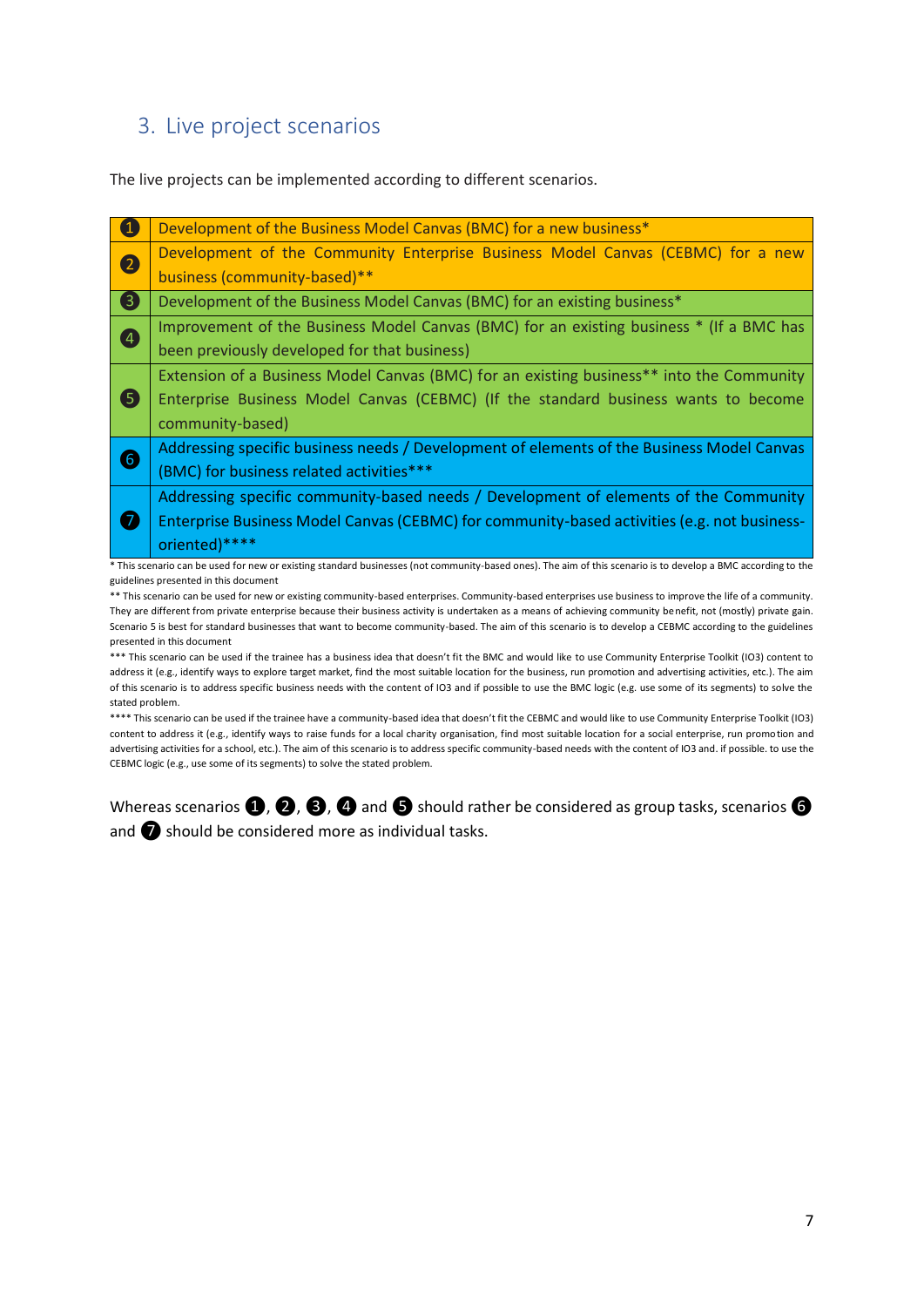

For scenarios  $\bigcirc$ ,  $\bigcirc$  and  $\bigcirc$ , the trainees will use the original Business Model Canvas (BMC). The BMC is a table with 9 connected segments, which show how all parts of the business work together for success. There is no particular order that has to be followed to fill the canvas (although it is advised to start with customers). In order to fill the canvas, the trainee/trainees should go step-by-step through each of it segments and address the questions. Their purpose is to help to describe the segment as best as possible and include all important aspects.

For detailed explanations of the segments of the BMC you can refer to:

- Alexander Osterwalder's book on BMC: [https://www.academia.edu/8325528/BUSINESS\\_MODEL\\_CANVAS](https://www.academia.edu/8325528/BUSINESS_MODEL_CANVAS)
- Isaac Jeffrey's guide on building strong BMC: [https://isaacjeffries.com/blog/2017/10/14/free-ebook-building-a-strong-business-model;](https://isaacjeffries.com/blog/2017/10/14/free-ebook-building-a-strong-business-model) [https://static1.squarespace.com/static/568a65ddd82d5eb4328515d6/t/59e17b16f7e0ab03b](https://static1.squarespace.com/static/568a65ddd82d5eb4328515d6/t/59e17b16f7e0ab03b6500d03/1507949828097/Building+A+Strong+Business+Model.pdf) [6500d03/1507949828097/Building+A+Strong+Business+Model.pdf](https://static1.squarespace.com/static/568a65ddd82d5eb4328515d6/t/59e17b16f7e0ab03b6500d03/1507949828097/Building+A+Strong+Business+Model.pdf)
- Other internet resources on BMC of your choice

For scenarios 2 and 5, the trainees will use the Community Enterprise Business Model Canvas (CEBMC) developed especially for the ELIE 2.0 project. The CEBMC is based on the original Business Model Canvas (Osterwalder, 2004) and Social Business Model Canvas (Social Enterprise Institute, 2018).

The CEBMC is a table with 12 connected segments, which show how all parts of the business work together for success. There is no particular order that has to be followed to fill the canvas (although it is advised to start with allies and community partners – equivalent to customers from the original Business Model Canvas). In order to fill the canvas, the trainee/trainees should go step-by-step through each of it segments and address the questions. Their purpose is to help to describe the segment as best as possible and include all important aspects.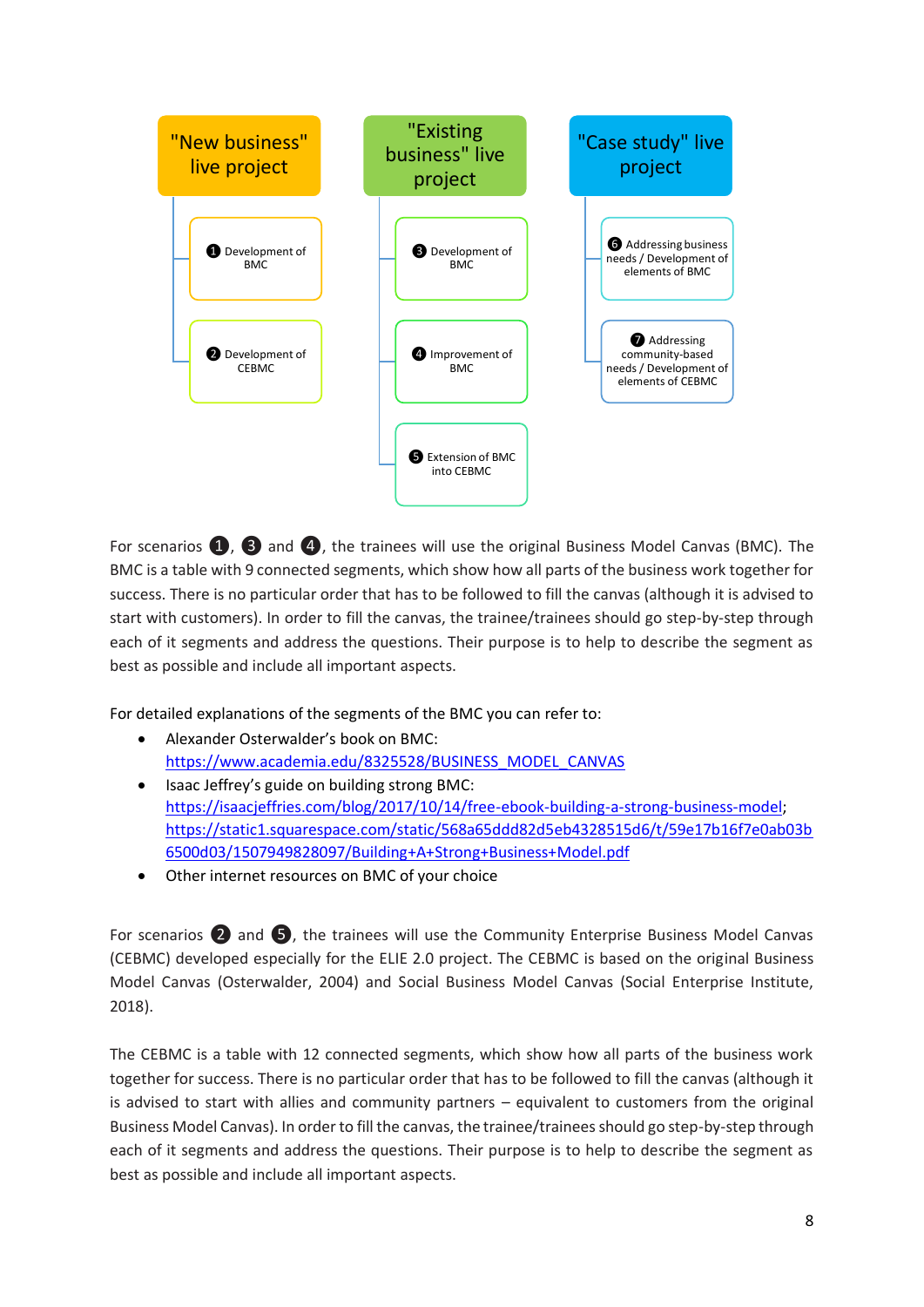For detailed explanation of the segments of the BMC you can refer to:

- Alexander Osterwalder's book on BMC: [https://www.academia.edu/8325528/BUSINESS\\_MODEL\\_CANVAS](https://www.academia.edu/8325528/BUSINESS_MODEL_CANVAS)
- Isaac Jeffrey's guide on building strong BMC: [https://isaacjeffries.com/blog/2017/10/14/free](https://isaacjeffries.com/blog/2017/10/14/free-ebook-building-a-strong-business-model)[ebook-building-a-strong-business-model;](https://isaacjeffries.com/blog/2017/10/14/free-ebook-building-a-strong-business-model) [https://static1.squarespace.com/static/568a65ddd82d5eb4328515d6/t/59e17b16f7e0ab03b](https://static1.squarespace.com/static/568a65ddd82d5eb4328515d6/t/59e17b16f7e0ab03b6500d03/1507949828097/Building+A+Strong+Business+Model.pdf) [6500d03/1507949828097/Building+A+Strong+Business+Model.pdf](https://static1.squarespace.com/static/568a65ddd82d5eb4328515d6/t/59e17b16f7e0ab03b6500d03/1507949828097/Building+A+Strong+Business+Model.pdf)
- The guide on Social Business Model Canvas from Social Enterprise Institute: [https://socialenterpriseinstitute.co/wp-content/uploads/2018/12/Social-Business-Model-](https://socialenterpriseinstitute.co/wp-content/uploads/2018/12/Social-Business-Model-Canvas.pdf)[Canvas.pdf](https://socialenterpriseinstitute.co/wp-content/uploads/2018/12/Social-Business-Model-Canvas.pdf)
- Other internet resources on BMC of your choice

For scenario  $\bigodot$  the trainee will use the Community Enterprise Toolkit (IO3) content to address specific business need.

The case study can focus on the following:

- Identify ways to explore target market
- Find most suitable location for the business
- Run promotion and advertising activities
- How a pub can attract more custom in the winter months
- What process could be charged for childminding services
- Etc.

These are just some examples. If, as a community enterprise coach, you're not sure which scenario to take and if the case study identified for the live project is appropriate, you can consult the representative of the ELIE 2.0 project partner.

The aim of this scenario is to address specific business needs with the content of IO3 and if possible to use the BMC logic (e.g. use some of its segments) to solve the stated problem. If the live project covers business activities, such as the examples provided above, then the following segments of BMC could be addressed:

| <b>Key Partners</b>       | What partners would help in undertaking the business activity?               |
|---------------------------|------------------------------------------------------------------------------|
|                           | + questions from appropriate segment of the BMC*                             |
| <b>Key Activities</b>     | What activities needs to be undertaken for the business activity?            |
|                           | + questions from appropriate segment of the BMC*                             |
| <b>Key Resources</b>      | What resources are required for the business activity?                       |
|                           | + questions from appropriate segment of the BMC*                             |
| <b>Value Propositions</b> | What is the value of the business activity perceived by the customers and/or |
|                           | partners? + questions from appropriate segment of the BMC*                   |
| Customer                  | What relationships needs to be established with customers and/or partners?   |
| Relationships             | + questions from appropriate segment of the BMC*                             |
| Channels                  | What channels will be used to reach customers and/or partners?               |
|                           | + questions from appropriate segment of the BMC*                             |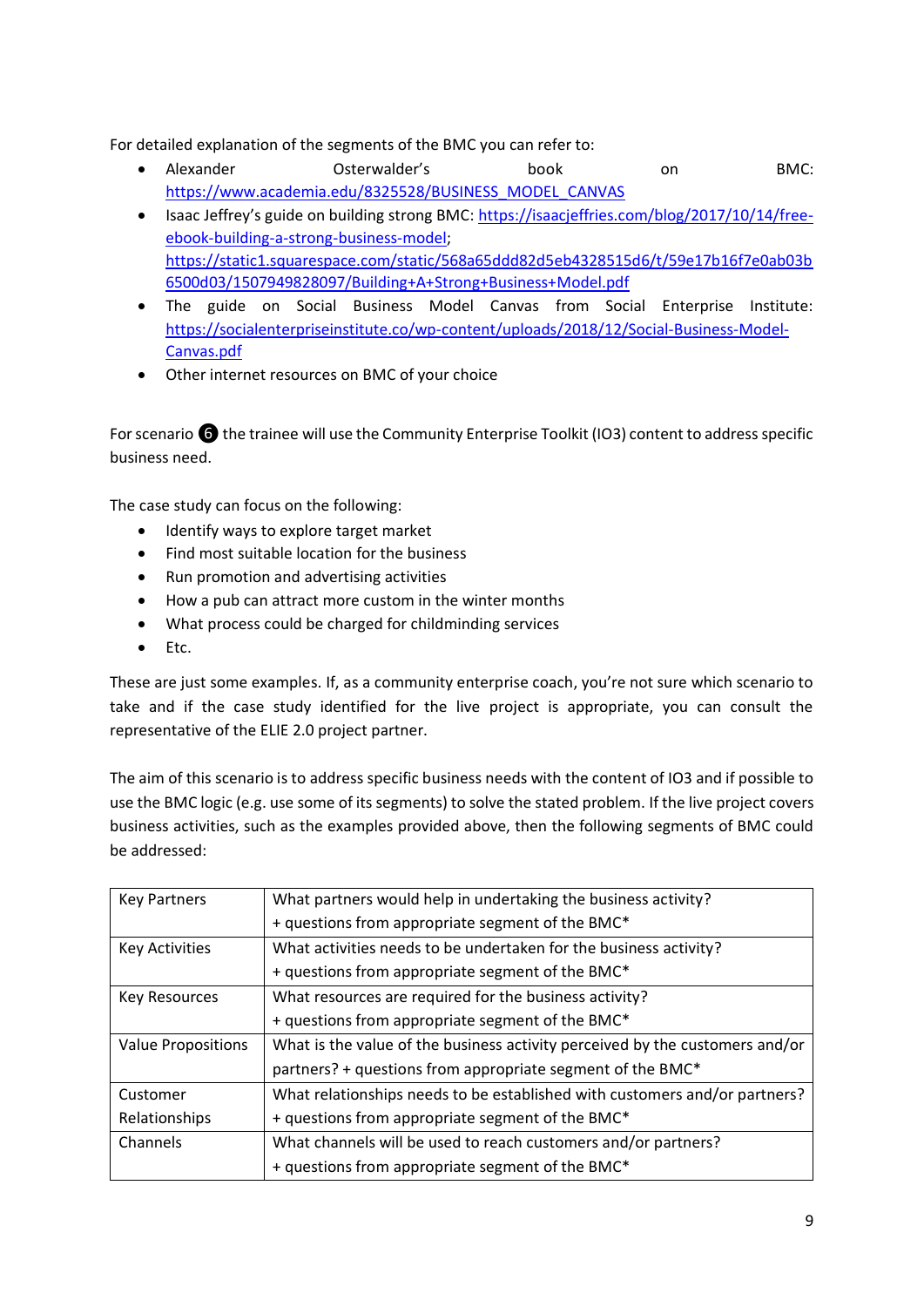| Customer               | Who would be the customers of the business activity?      |
|------------------------|-----------------------------------------------------------|
| Segments               | + questions from appropriate segment of the BMC*          |
| <b>Revenue Streams</b> | What are the sources of funding of the business activity? |
|                        | + questions from appropriate segment of the BMC*          |

\* Not all question may be applicable

For scenario  $\bullet$  the trainee will use the Community Enterprise Toolkit (IO3) content to address specific community-based need.

The case study can focus on the following:

- Identify ways to raise funds for a local charity organisation or school
- find most suitable location for a social enterprise
- Run promotion and advertising activities for a school
- Identify way how a local community group can expand its membership
- Etc.

These are just some examples. If, as a community enterprise coach you're not sure which scenario to take and if the case study identified for the live project is appropriate, you can consult the representative of the ELIE 2.0 project partner.

The aim of this scenario is to address specific community-based needs with the content of IO3 and if possible to use the CEBMC logic (e.g., use some of its segments) to solve the stated problem.

If the live project covers business activities, such as the examples provided above, then the following segments of CEBMC could be addressed:

| <b>Allies</b><br>Key<br>and            | What allies and community partners would help in undertaking the              |  |  |  |
|----------------------------------------|-------------------------------------------------------------------------------|--|--|--|
| community-based activity?<br>Community |                                                                               |  |  |  |
| Partners                               | + questions from appropriate segment of the CEBMC*                            |  |  |  |
| <b>Key Activities</b>                  | What activities needs to be undertaken for the community-based activity?      |  |  |  |
|                                        | + questions from appropriate segment of the CEBMC*                            |  |  |  |
| <b>Key Resources</b>                   | What resources are required for the community-based activity?                 |  |  |  |
|                                        | + questions from appropriate segment of the CEBMC*                            |  |  |  |
| Community                              | What value would the community-based activity bring for the community?        |  |  |  |
| Innovation / Value                     | + questions from appropriate segment of the CEBMC*                            |  |  |  |
| <b>Value Propositions</b>              | What is the value of the community-based activity perceived by the allies and |  |  |  |
|                                        | community partners?                                                           |  |  |  |
|                                        | + questions from appropriate segment of the CEBMC*                            |  |  |  |
| Community                              | What are the community benefits resulting from the community-based            |  |  |  |
| benefits/impact                        | activity?                                                                     |  |  |  |
|                                        | + questions from appropriate segment of the CEBMC*                            |  |  |  |
| Channels                               | What channels will be used to reach allies and community partners?            |  |  |  |
|                                        | + questions from appropriate segment of the CEBMC*                            |  |  |  |
| <b>Revenue Streams</b>                 | What are the sources of funding of the community-based activity?              |  |  |  |
|                                        | + questions from appropriate segment of the CEBMC*                            |  |  |  |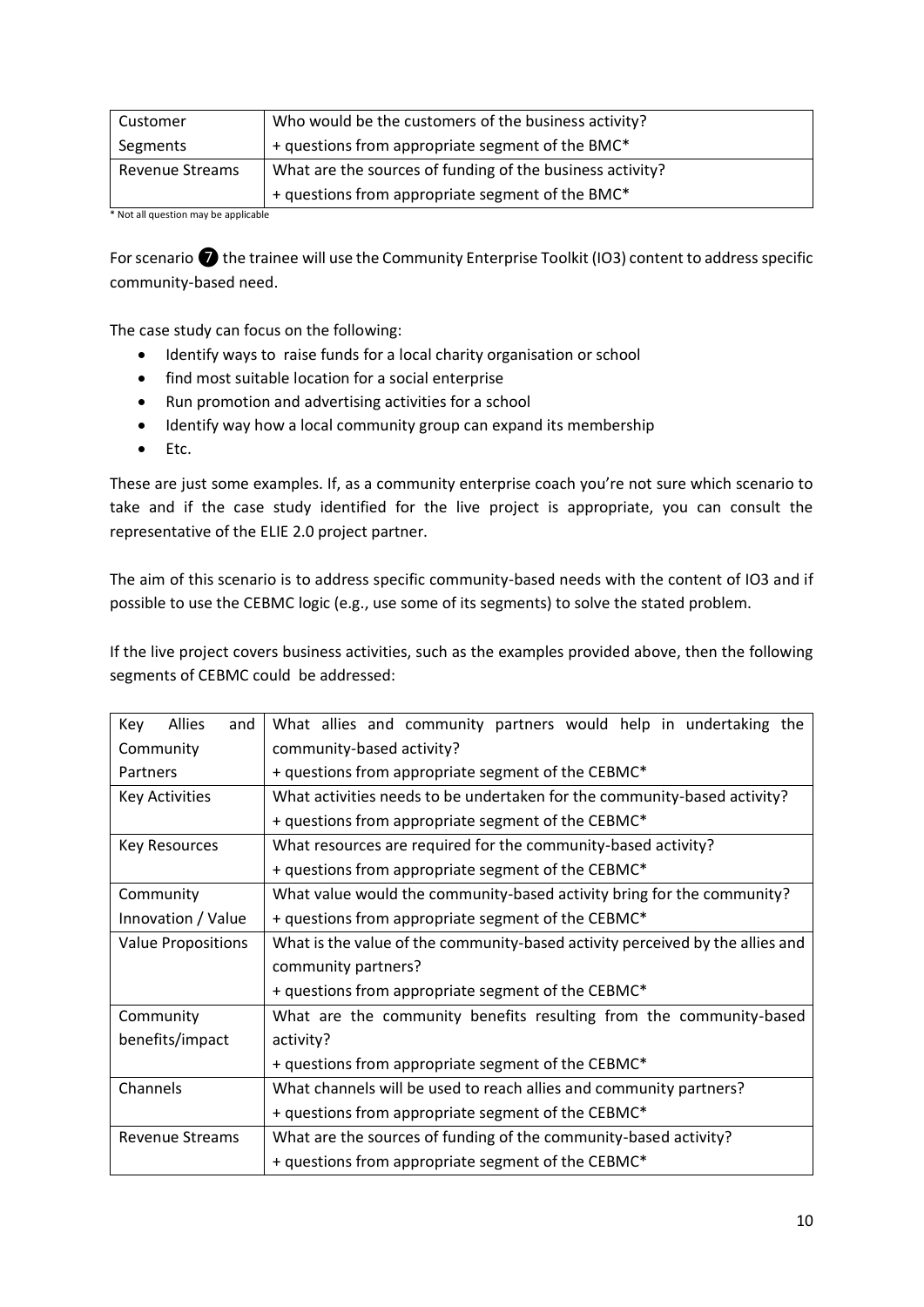| Community    | How will the raised funds be used within the community (if the community- |
|--------------|---------------------------------------------------------------------------|
| reinvestment | based activity is connected with fund-raising)?                           |

\* Not all question may be applicable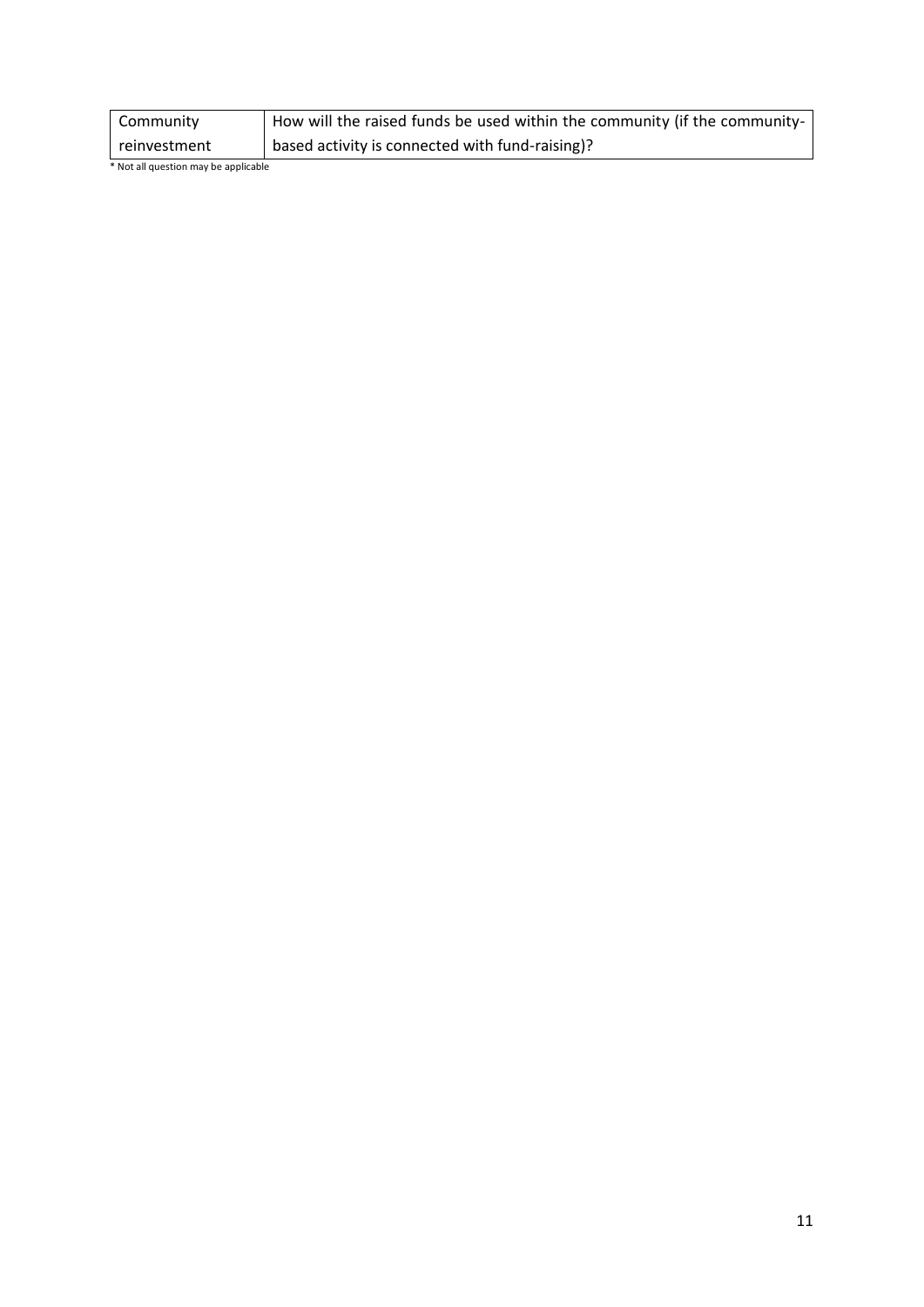# 4. Business Model Canvas (BMC) template (for scenarios  $\begin{pmatrix} 1 \\ 0 \end{pmatrix}$ , 3 and 4)

<span id="page-11-0"></span>

| <b>Key Partners</b>                                                                                                                                               | <b>Key Activities</b>                                                                                                                                | <b>Value Propositions</b>                                                                                                                                                                                                                                                                                                                                                                                                                                                                                                             | <b>Customer Relationships</b>                                                                                                                                                                                                                                                                   | <b>Customer Segments</b>                                                                |  |
|-------------------------------------------------------------------------------------------------------------------------------------------------------------------|------------------------------------------------------------------------------------------------------------------------------------------------------|---------------------------------------------------------------------------------------------------------------------------------------------------------------------------------------------------------------------------------------------------------------------------------------------------------------------------------------------------------------------------------------------------------------------------------------------------------------------------------------------------------------------------------------|-------------------------------------------------------------------------------------------------------------------------------------------------------------------------------------------------------------------------------------------------------------------------------------------------|-----------------------------------------------------------------------------------------|--|
| Who are our Key Partners?<br>Who are our key suppliers?<br>Which Key Resources are we<br>acquiring from partners?<br>Which Key Activities do<br>partners perform? | What Key Activities do our<br>Value Propositions require?<br><b>Our Distribution Channels?</b><br><b>Customer Relationships?</b><br>Revenue streams? | What value do we deliver to<br>What type of relationship does<br>each of our<br>the customer?<br>Which one of our customer's<br>Customer Segments expect us to<br>establish<br>problems are we<br>helping to solve?<br>and maintain with them?<br>What bundles of products<br>Which<br>ones<br>have<br>we<br>and services are we<br>established?<br>How are they integrated with the<br>offering to each Customer<br>rest of our<br>Segment?<br>Which customer needs are<br>business model?<br>we satisfying?<br>How costly are they? |                                                                                                                                                                                                                                                                                                 | For whom are we creating<br>value?<br>Who<br>are<br>our<br>most<br>important customers? |  |
|                                                                                                                                                                   | <b>Key Resources</b>                                                                                                                                 |                                                                                                                                                                                                                                                                                                                                                                                                                                                                                                                                       | Channels                                                                                                                                                                                                                                                                                        |                                                                                         |  |
|                                                                                                                                                                   | What Key Resources do our<br>Value Propositions require?<br>Our Distribution Channels?<br><b>Customer Relationships?</b><br><b>Revenue Streams?</b>  |                                                                                                                                                                                                                                                                                                                                                                                                                                                                                                                                       | Through which Channels do our<br><b>Customer Segments</b><br>want to be reached?<br>How are we reaching them now?<br>Channels<br>How<br>are<br>our<br>integrated?<br>Which ones work best?<br>Which ones are most cost-<br>efficient?<br>How are we integrating them<br>with customer routines? |                                                                                         |  |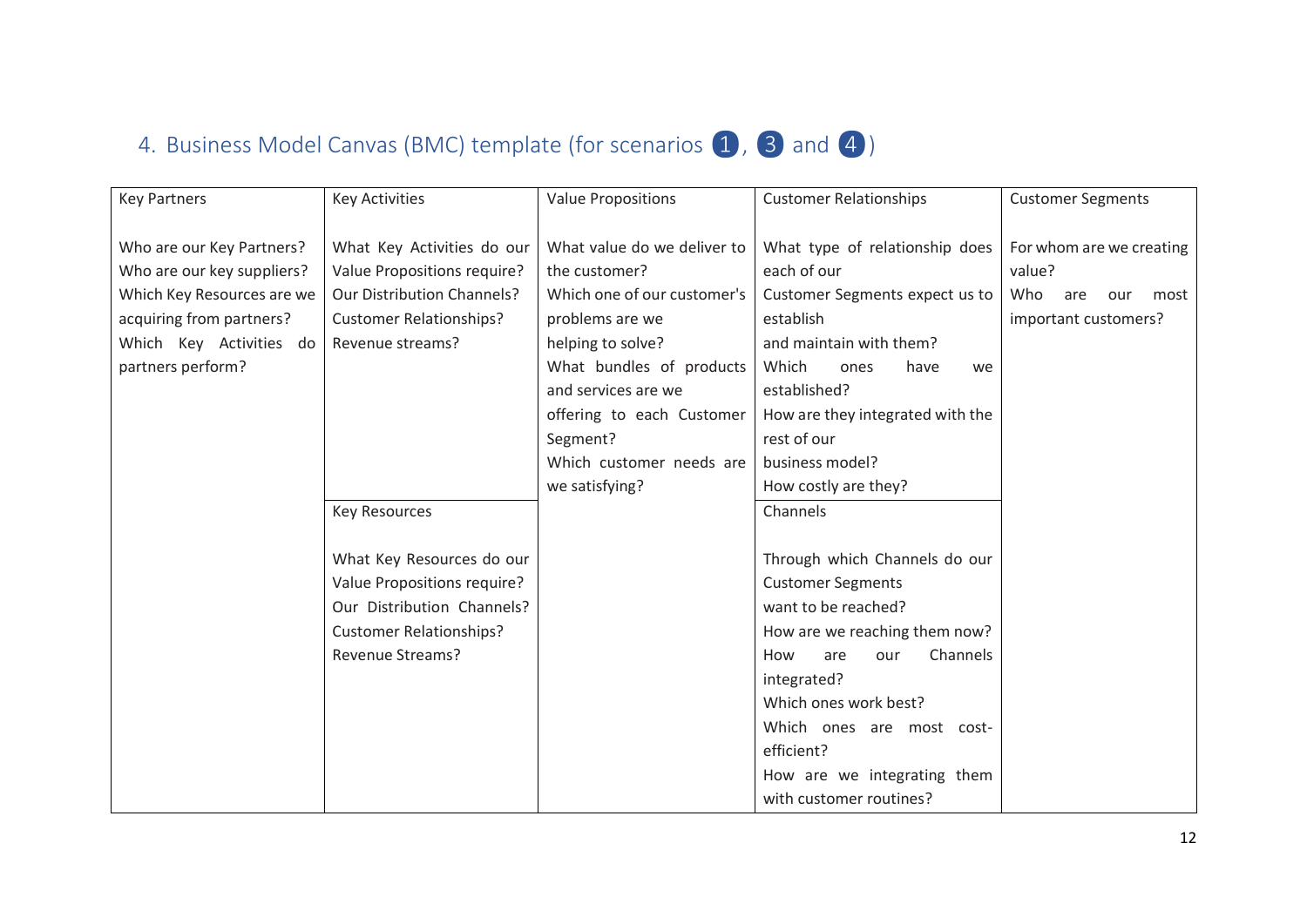| Cost Structure                                                    | <b>Revenue Streams</b>                                            |
|-------------------------------------------------------------------|-------------------------------------------------------------------|
|                                                                   |                                                                   |
| What are the most important costs inherent in our business model? | For what value are our customers willing to pay?                  |
| Which Key Resources are most expensive?                           | For what do they currently pay?                                   |
| Which Key Activities are most expensive?                          | How are they currently paying?                                    |
|                                                                   | How would they prefer to pay?                                     |
|                                                                   | How much does each Revenue Stream contribute to overall revenues? |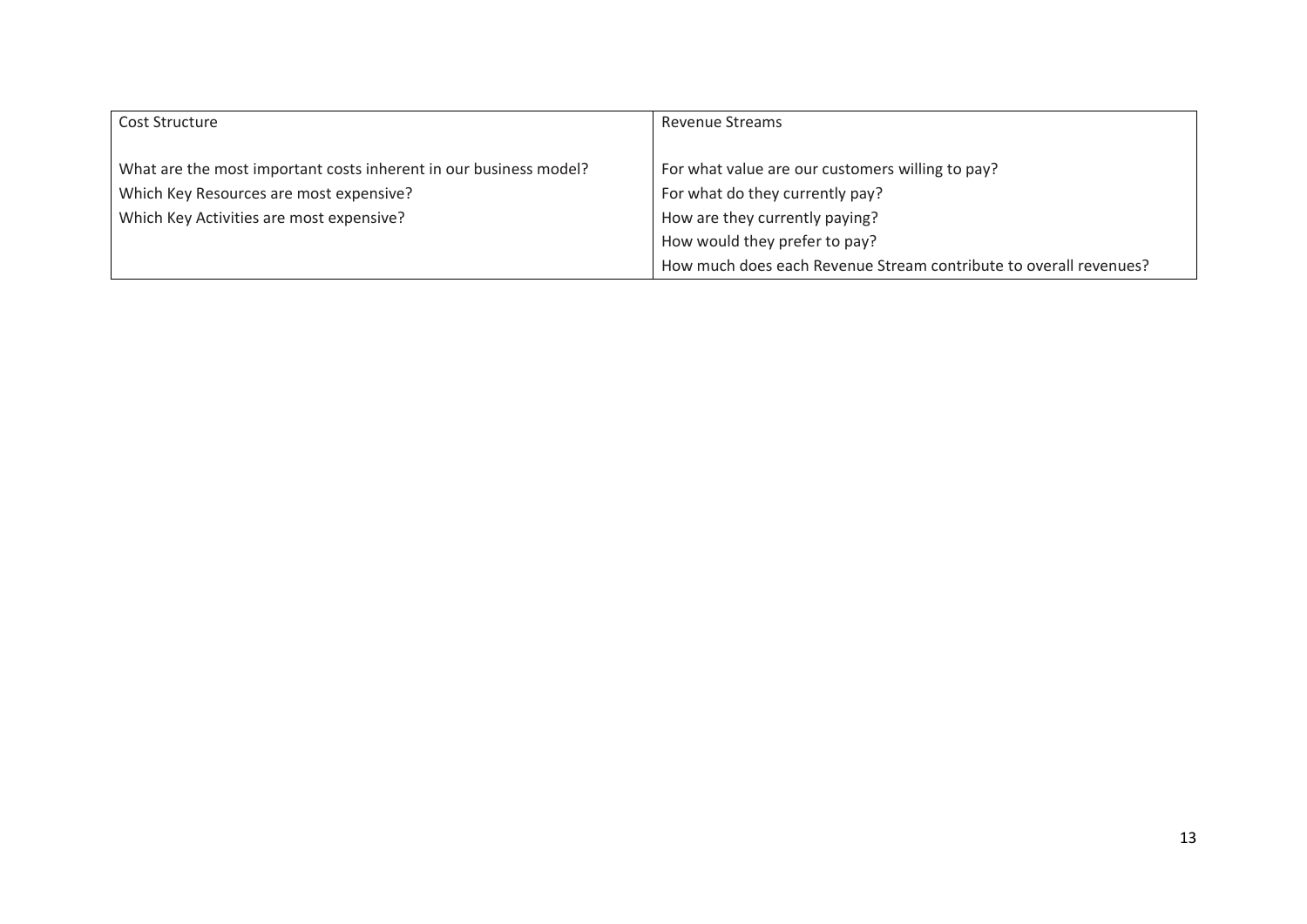# 5. Community Enterprise Business Model Canvas (CEBMC) template (for scenarios 2 and 5)

<span id="page-13-0"></span>

| Mission                                                                                                                                                                                                                                                                                                                                                                              | All social-purpose businesses are on a mission to change society for the better                                                                                                                                          |                                                                                                                                                                                                                                                                                                                                                                    |                                                                                                                                                                                                                                                                                |                                                                                                                                                                                                    |  |
|--------------------------------------------------------------------------------------------------------------------------------------------------------------------------------------------------------------------------------------------------------------------------------------------------------------------------------------------------------------------------------------|--------------------------------------------------------------------------------------------------------------------------------------------------------------------------------------------------------------------------|--------------------------------------------------------------------------------------------------------------------------------------------------------------------------------------------------------------------------------------------------------------------------------------------------------------------------------------------------------------------|--------------------------------------------------------------------------------------------------------------------------------------------------------------------------------------------------------------------------------------------------------------------------------|----------------------------------------------------------------------------------------------------------------------------------------------------------------------------------------------------|--|
|                                                                                                                                                                                                                                                                                                                                                                                      |                                                                                                                                                                                                                          |                                                                                                                                                                                                                                                                                                                                                                    |                                                                                                                                                                                                                                                                                |                                                                                                                                                                                                    |  |
|                                                                                                                                                                                                                                                                                                                                                                                      |                                                                                                                                                                                                                          |                                                                                                                                                                                                                                                                                                                                                                    | Describe in broad terms how you will pursue your cause and tackle the community problems that matter.                                                                                                                                                                          |                                                                                                                                                                                                    |  |
|                                                                                                                                                                                                                                                                                                                                                                                      | Implementation                                                                                                                                                                                                           | Value                                                                                                                                                                                                                                                                                                                                                              | Market                                                                                                                                                                                                                                                                         |                                                                                                                                                                                                    |  |
| Key Allies and Community                                                                                                                                                                                                                                                                                                                                                             | <b>Key Activities</b>                                                                                                                                                                                                    | Community<br>Innovation                                                                                                                                                                                                                                                                                                                                            | Customer/Community                                                                                                                                                                                                                                                             | <b>Customer Segments</b>                                                                                                                                                                           |  |
| <b>Partners</b>                                                                                                                                                                                                                                                                                                                                                                      |                                                                                                                                                                                                                          | Value                                                                                                                                                                                                                                                                                                                                                              | Relationships                                                                                                                                                                                                                                                                  |                                                                                                                                                                                                    |  |
| Who are the people and<br>$\bullet$<br>groups that you must<br>involve to achieve<br>success?<br>What value will they<br>bring?<br>Who are our key<br><b>Community Partners?</b><br>Who are our key<br>$\bullet$<br><b>Community suppliers?</b><br>Which Key Resources are<br>you acquiring from<br>community partners?<br>Which Key Activities do<br>community partners<br>perform? | • What Key Activities that<br>your community<br>enterprise must do,<br>deliver, or produce to<br>deliver value to customers<br>and make an impact?<br>• What are the mission-<br>critical activities you must<br>pursue? | • What solution are you<br>bringing forward to a<br>problem identified within<br>the community?<br>• What makes this solution<br>important?<br>• What makes your<br>proposed solution more<br>likely to be effective than<br>those that already exist?<br>Think about how you will<br>apply new methods, ideas,<br>or products to solve the<br>identified problem. | • What type of relationship<br>will your business establish<br>with customers and the<br>community?<br>• How will you<br>maintain/improve this<br>relationship?<br>• Which relationships have<br>you already established and<br>which have to be<br>established in the future? | • Who are your customers?<br>• For whom are you<br>creating value?<br>• Who are your most<br>important customers?<br>ideal<br>Focus<br>on<br>vour<br>define<br>customer(s)<br>and<br>them clearly. |  |
| Are you going to establish<br>any co-operatives with                                                                                                                                                                                                                                                                                                                                 | <b>Key Resources</b>                                                                                                                                                                                                     | <b>Value Propositions</b>                                                                                                                                                                                                                                                                                                                                          | Community benefits/impact                                                                                                                                                                                                                                                      | Channels                                                                                                                                                                                           |  |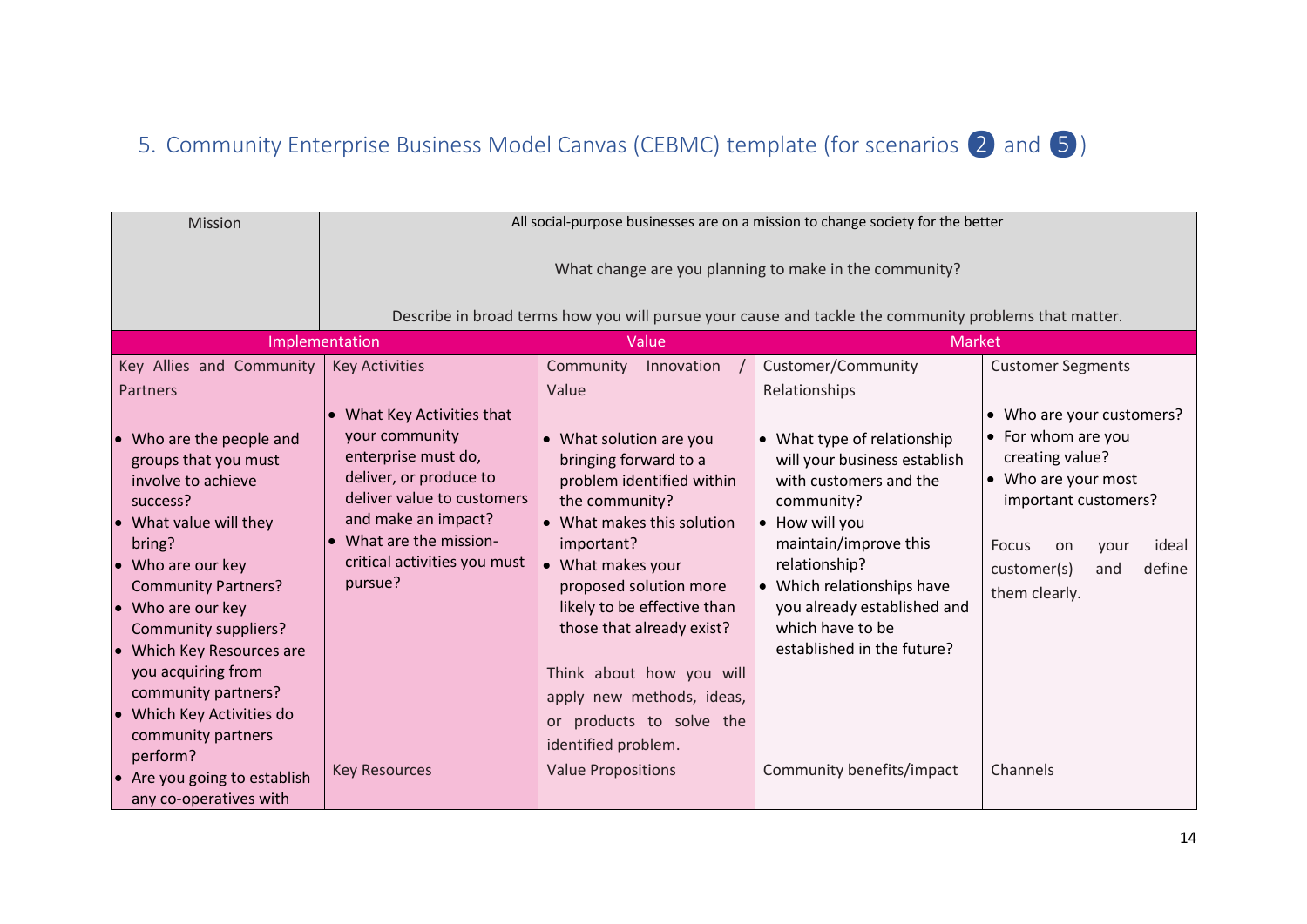| other community-based<br>• What resources (human,<br>enterprises?<br>financial, physical, or<br>technological) do you own<br>or will you need to<br>Think about the funders,<br>acquire or develop?<br>partners, suppliers, local<br>• Which resources will be<br>businesses that you will<br>most important to<br>with,<br>anchor<br>work<br>achieving success?<br>institution and others that<br>will influence your success<br>and how you will work with<br>them. |  | • What value do you deliver<br>to the customer/the<br>community?<br>• Which customer needs are<br>you satisfying?<br>• What pains/problems are<br>you solving for your<br>customers/the<br>community?<br>Think about the things you<br>might say to convince your<br>customers to buy from you. | community?<br>measured?<br>business have?<br>What outside the<br>business have?<br>business? | • What direct benefits will<br>your business bring to the<br>• How can these benefits be<br>• Will there be any indirect<br>benefits for the community?<br>• What immediate vicinity<br>community impact will your<br>immediate vicinity<br>community impact will your<br>• What community groups<br>will be impacted by your | • What communication,<br>distribution, and sales<br>channels will you use to<br>reach your target<br>customers?<br>• Which ones will be most<br>effective/important/ cost-<br>efficient?<br>• How will you get access to<br>these channels?<br>• How will your Channels be<br>integrated?<br>initially<br>Focus<br>on<br>the<br>channels most likely to bring<br>success. |
|-----------------------------------------------------------------------------------------------------------------------------------------------------------------------------------------------------------------------------------------------------------------------------------------------------------------------------------------------------------------------------------------------------------------------------------------------------------------------|--|-------------------------------------------------------------------------------------------------------------------------------------------------------------------------------------------------------------------------------------------------------------------------------------------------|----------------------------------------------------------------------------------------------|-------------------------------------------------------------------------------------------------------------------------------------------------------------------------------------------------------------------------------------------------------------------------------------------------------------------------------|---------------------------------------------------------------------------------------------------------------------------------------------------------------------------------------------------------------------------------------------------------------------------------------------------------------------------------------------------------------------------|
| <b>Cost Structure</b><br>What are the major elements of the cost<br>involved in delivering your work and meeting<br>needs?<br>What resources and activities are most<br>expensive?<br>How will you control your main costs?<br>$\bullet$                                                                                                                                                                                                                              |  | <b>Finances</b><br>Community reinvestment<br>• How much surplus do you hope to generate<br>annually and what proportion will be<br>reinvested?<br>• In what ways will you reinvest this surplus in<br>support of your organisation and in service to<br>your community?                         |                                                                                              | <b>Revenue Streams</b><br>will generate to support your work?<br>mechanism?<br>overall income?<br>pay?<br>• For what do they currently pay?<br>• How are they currently paying?<br>• How would they prefer to pay?                                                                                                            | • What are the primary sources of revenues (e.g.<br>earned income, grants, donations etc.) that you<br>$\bullet$ Will your business use any community funding<br>• How much would each source contribute to our<br>• For what value are your customers willing to                                                                                                         |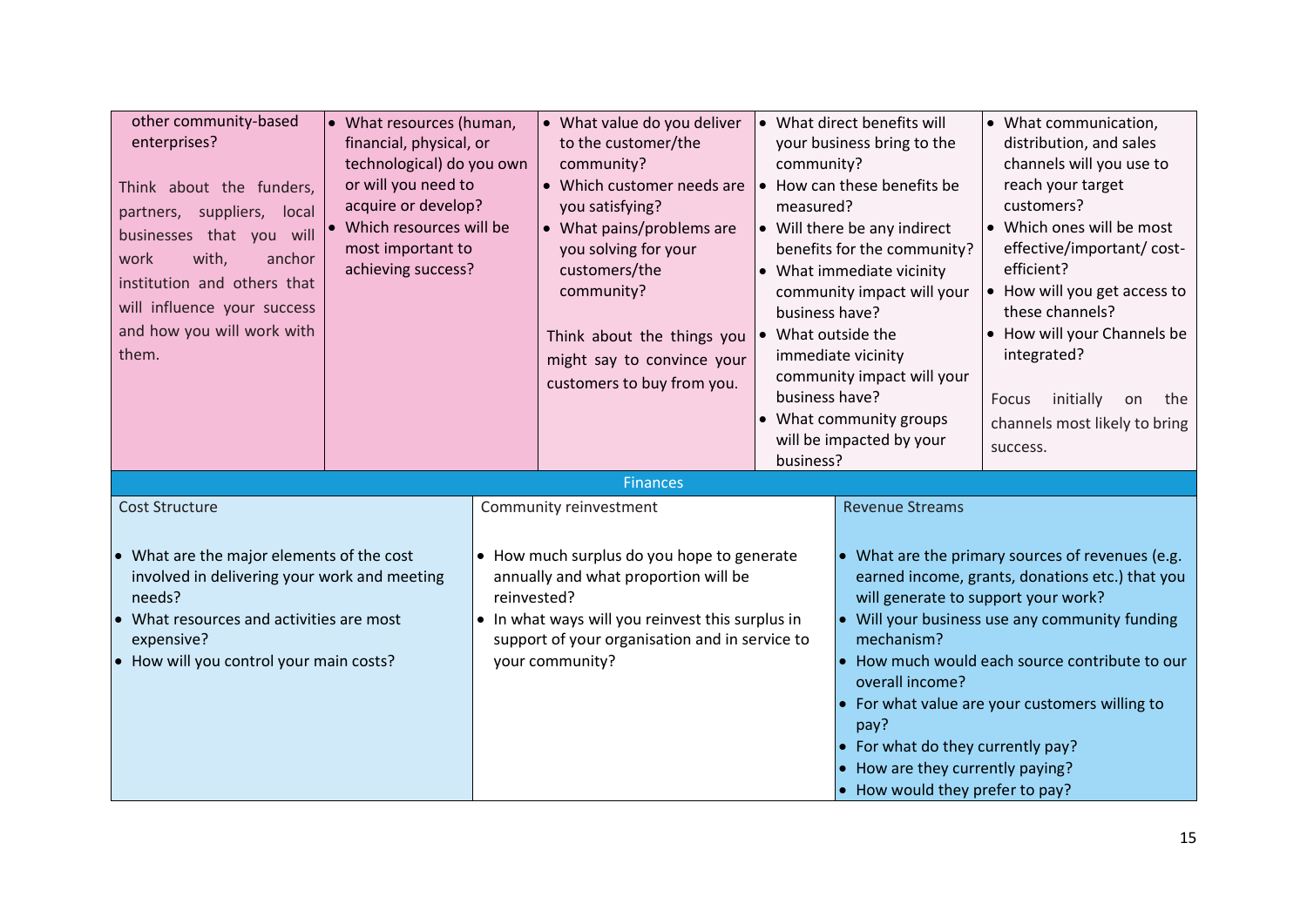|  | Think about how you will achieve a sustainable |
|--|------------------------------------------------|
|  | balance.                                       |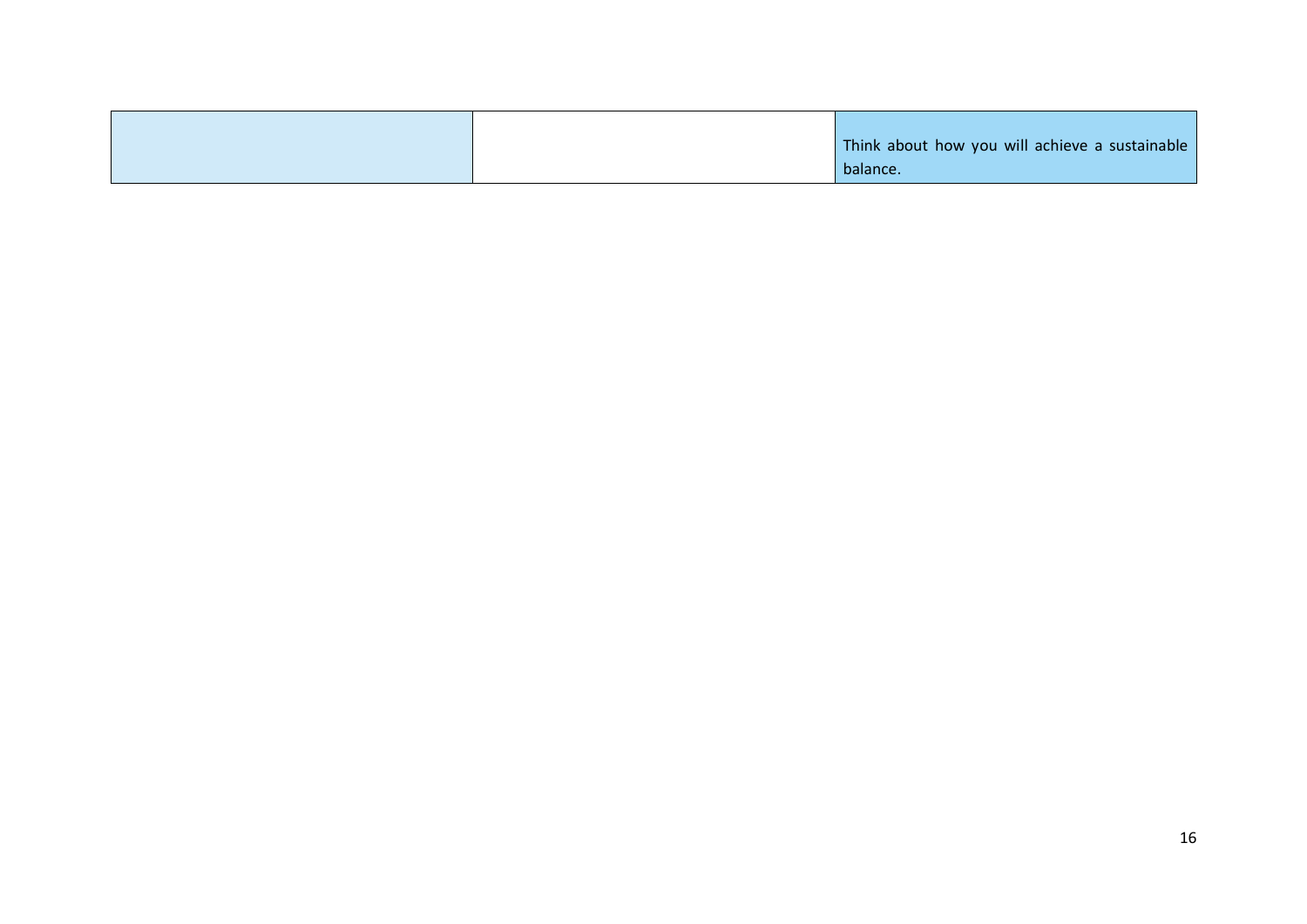# <span id="page-16-0"></span>6. "Case study" live project template (for scenarios 6 and 7)

| Name of the organisation             |  |
|--------------------------------------|--|
| Description of the<br>for<br>areas   |  |
| improvement /problem (s) to be       |  |
| addressed by the live project        |  |
| the<br>Outcomes<br>expected<br>by    |  |
| organisation as a result of the live |  |
| project implementation               |  |
| Time frame of the live project       |  |
| Community enterprise toolkit units   |  |
| used to develop the solution         |  |
| BMC/CEBMC elements<br>used<br>to     |  |
| develop the solution (if applicable) |  |
| The description of the proposed      |  |
| solution                             |  |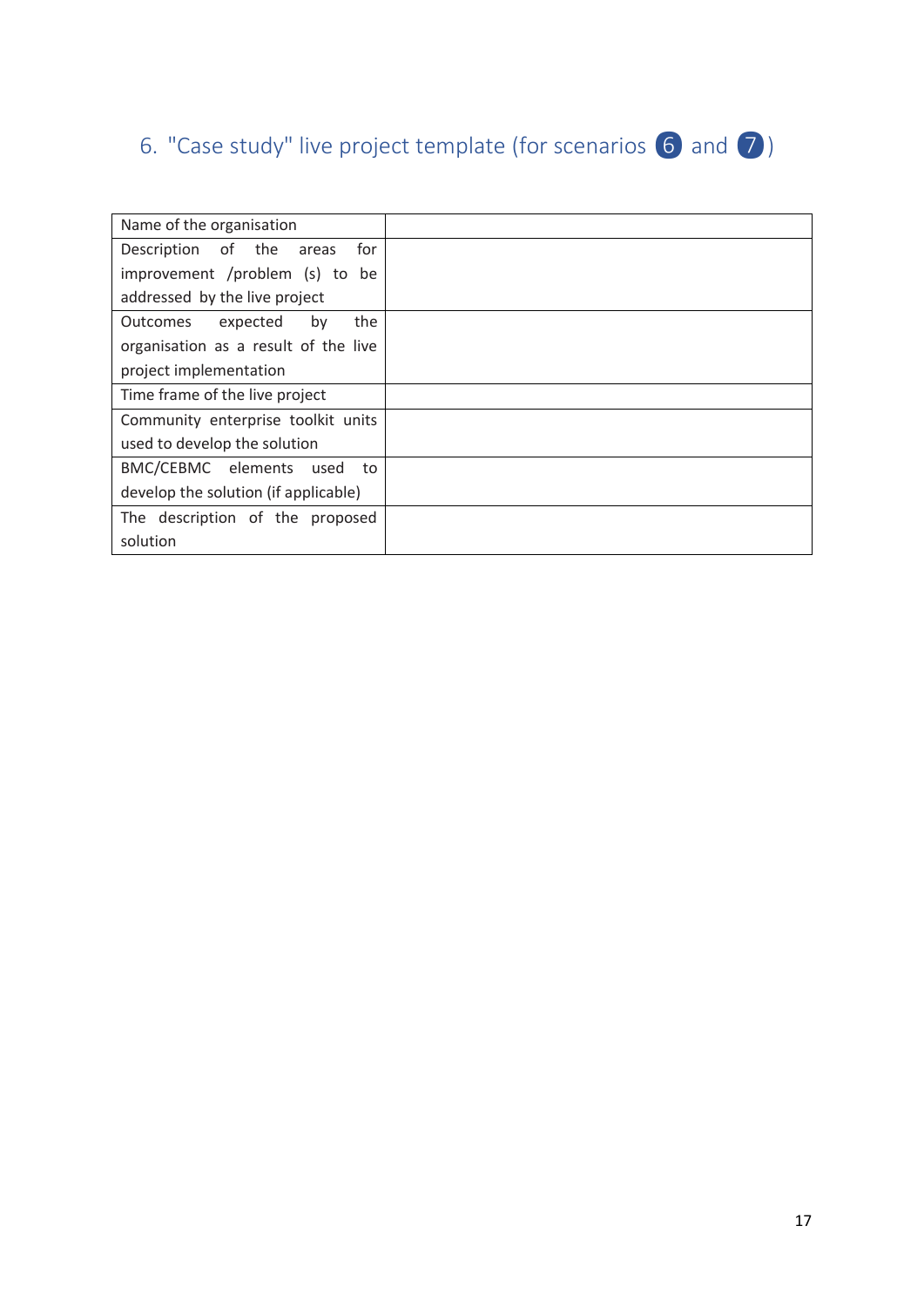# <span id="page-17-0"></span>7. BMC/CEBMC link with Community Enterprise Toolkit

The table below presents where the trainee/trainees may look for information and external links useful for developing the BMC/CEBMC

| <b>BMC/CEBMC segments</b>     | Community Enterprise Toolkit units/modules (IO3)                   |
|-------------------------------|--------------------------------------------------------------------|
| Key Partners / Key Allies and | Module 1 - Explore your target market                              |
| <b>Community Partners</b>     | Module 2 - Building business networks (anchor institutions,        |
|                               | umbrella organisations, HEIs, B2B)                                 |
|                               | Module 3 - Promotion and advertising                               |
|                               | Module 3 - B2B marketing                                           |
|                               | Module 3 - Business to Individual Marketing                        |
|                               | Module 3 - Customer Service                                        |
| <b>Key Activities</b>         | Module 2 - Operational management (purchasing, invoicing,          |
|                               | credit control, record keeping, contracts, VAT and taxation,       |
|                               | insurance, bookkeeping)                                            |
|                               | Module 2 - Budgeting and forecasting                               |
|                               | Module 2 - Social Responsibility (sustainability, TBL, Closed Loop |
|                               | Manufacture, circular economy, community wealth building)          |
|                               | Module 3 - B2B marketing                                           |
|                               | Module 3 - Business to Individual Marketing                        |
|                               | Module 3 - Growing your market                                     |
|                               | Module 3 - Customer Service                                        |
|                               | Module 3 - Branding                                                |
|                               | Module 4 - Forward planning, targets, expanding                    |
|                               | Module 4 - Product and service development /innovation             |
| <b>Key Resources</b>          | Module 1 - What business structure should I choose? (sole          |
|                               | trader, partnership, co-op etc)                                    |
|                               | Module 2 - Leadership skills                                       |
|                               | Module 2 - Motivation and how to motivate                          |
|                               | Module 2 - Managing employees                                      |
|                               | Module 2 - Building business networks (anchor institutions,        |
|                               | umbrella organisations, HEIs, B2B)                                 |
|                               | Module 3 - Growing your market                                     |
|                               | Module 3 - Customer Service                                        |
|                               | Module 3 - Branding                                                |
|                               | Module 4 - Forward planning, targets, expanding                    |
|                               | Module 4 - Product and service development /innovation             |
|                               | Module 4 - Employment/Labour laws                                  |
| Community Innovation / Value  | Module 1 - Refine your idea                                        |
|                               | Module 1 - Explore your target market                              |
|                               | Module 1 - Explore existing products and services                  |
|                               | Module 1 - How to pitch your idea                                  |
|                               | Module 2 - Building business networks (anchor institutions,        |
|                               | umbrella organisations, HEIs, B2B)                                 |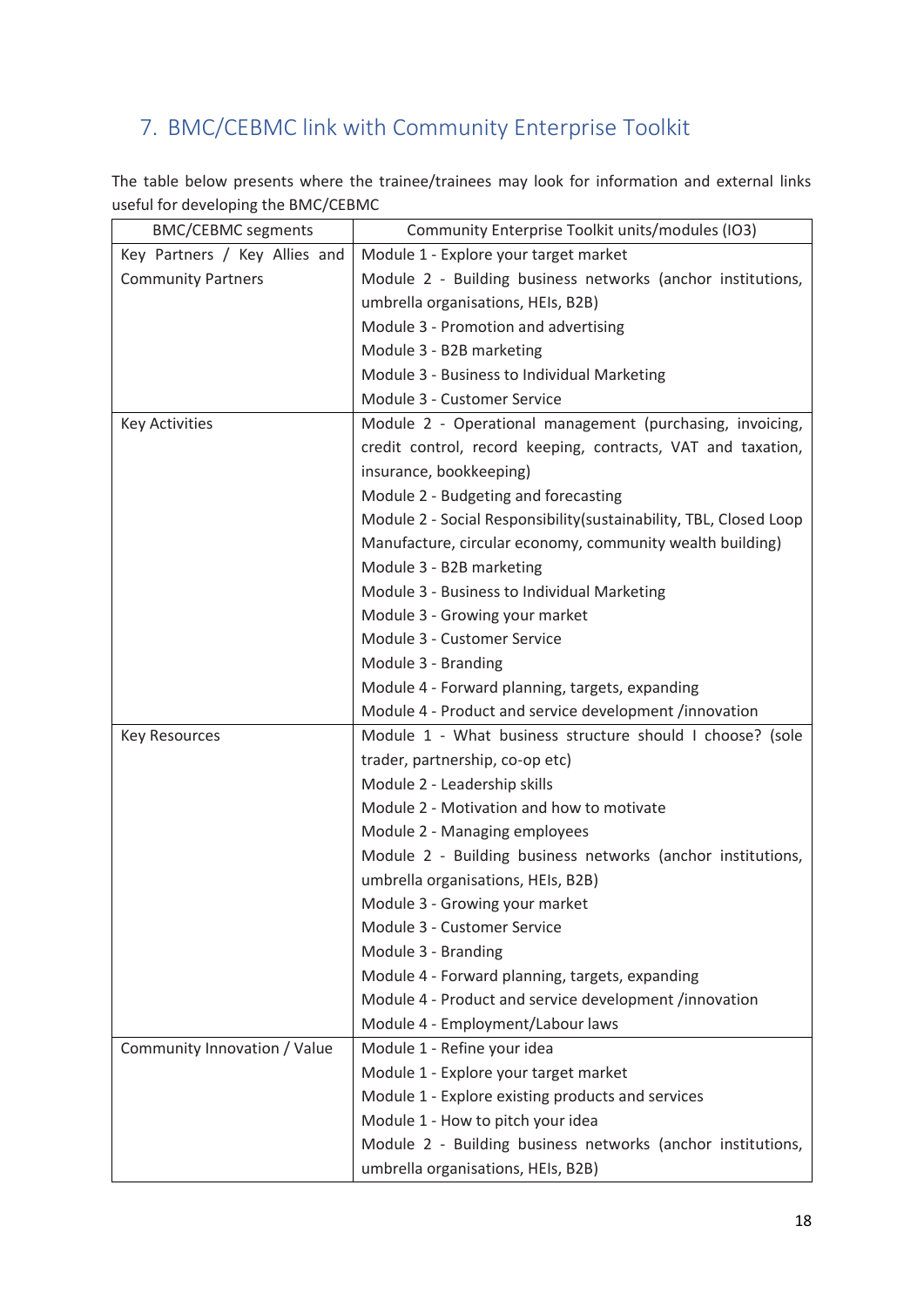|                           | Module 2 - Social Responsibility (sustainability, TBL, Closed Loop |
|---------------------------|--------------------------------------------------------------------|
|                           | Manufacture, circular economy, community wealth building)          |
|                           | Module 3 - Promotion and advertising                               |
|                           | Module 3 - B2B marketing                                           |
|                           | Module 3 - Business to Individual Marketing                        |
|                           | Module 3 - Growing your market                                     |
|                           | Module 3 - Branding                                                |
|                           | Module 4 - Forward planning, targets, expanding                    |
|                           | Module 4 - Product and service development /innovation             |
| <b>Value Propositions</b> | Module 1 - Refine your idea                                        |
|                           | Module 1 - Explore existing products and services                  |
|                           | Module 1 - How to pitch your idea                                  |
|                           | Module 2 - Building business networks (anchor institutions,        |
|                           | umbrella organisations, HEIs, B2B)                                 |
|                           | Module 2 - Social Responsibility (sustainability, TBL, Closed Loop |
|                           | Manufacture, circular economy, community wealth building)          |
|                           | Module 3 - Pricing                                                 |
|                           | Module 3 - Promotion and advertising                               |
|                           | Module 3 - B2B marketing                                           |
|                           | Module 3 - Business to Individual Marketing                        |
|                           | Module 3 - Growing your market                                     |
|                           | Module 3 - Customer Service                                        |
|                           | Module 3 - Branding                                                |
|                           | Module 4 - Product and service development /innovation             |
| Customer/Community        | Module 1 - Explore your target market                              |
| Relationships             | Module 2 - Building business networks (anchor institutions,        |
|                           | umbrella organisations, HEIs, B2B)                                 |
|                           | Module 3 - Promotion and advertising                               |
|                           | Module 3 - B2B marketing                                           |
|                           | Module 3 - Business to Individual Marketing                        |
|                           | Module 3 - Customer Service                                        |
|                           | Module 4 - Forward planning, targets, expanding                    |
| Community benefits/impact | Module 1 - Explore existing products and services                  |
|                           | Module 1 - How to pitch your idea                                  |
|                           | Module 2 - Social Responsibility (sustainability, TBL, Closed Loop |
|                           | Manufacture, circular economy, community wealth building)          |
|                           | Module 3 - Promotion and advertising                               |
|                           | Module 3 - B2B marketing                                           |
|                           | Module 3 - Business to Individual Marketing                        |
|                           | Module 3 - Growing your market                                     |
|                           | Module 3 - Customer Service                                        |
|                           | Module 4 - Forward planning, targets, expanding                    |
| Channels                  | Module 1 - Explore your target market                              |
|                           | Module 1 - Location (online/physical)                              |
|                           | Module 2 - Budgeting and forecasting                               |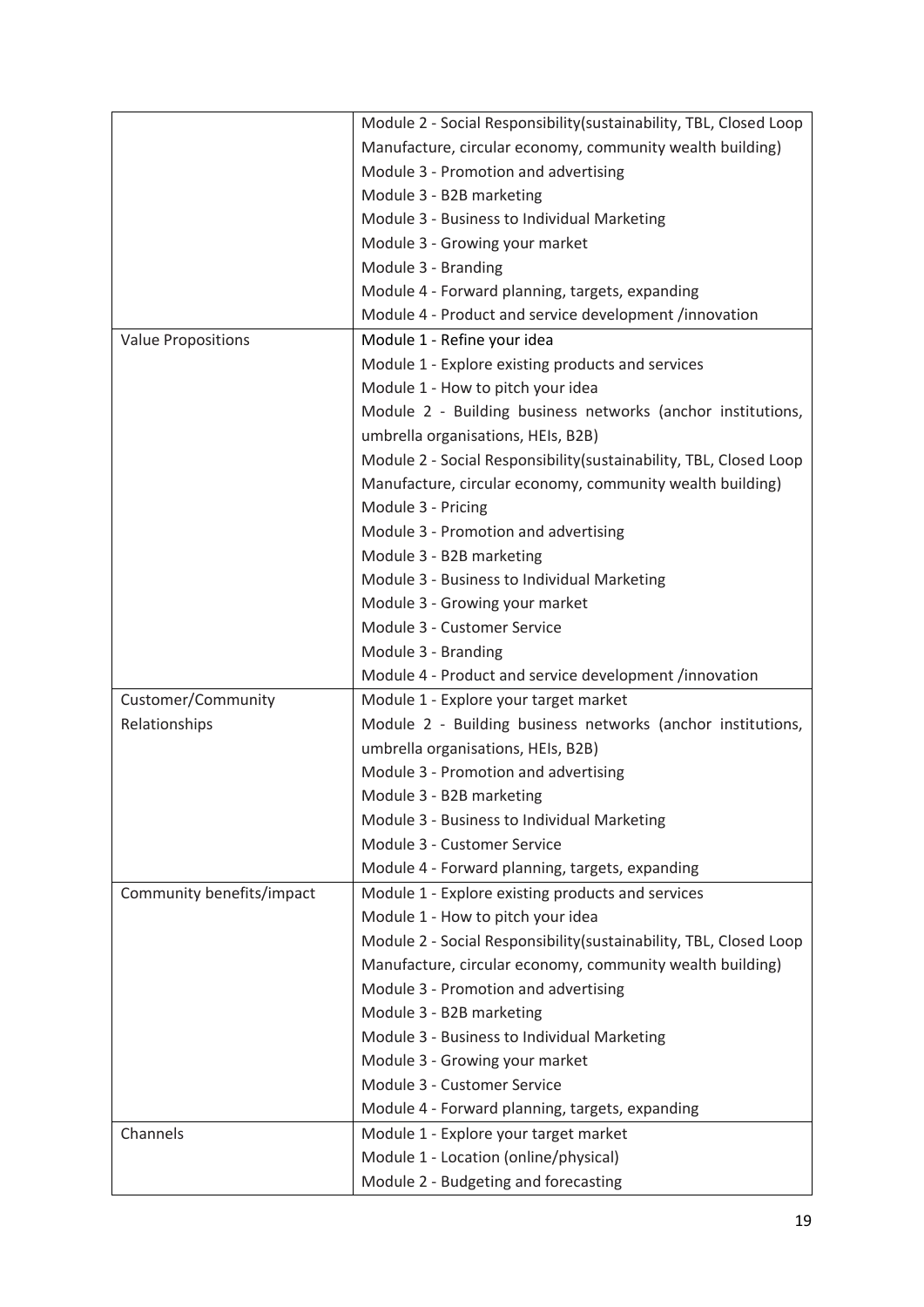|                          | Module 3 - Promotion and advertising                         |
|--------------------------|--------------------------------------------------------------|
|                          | Module 3 - B2B marketing                                     |
|                          | Module 3 - Business to Individual Marketing                  |
|                          | Module 3 - Customer Service                                  |
|                          | Module 4 - Forward planning, targets, expanding              |
| <b>Customer Segments</b> | Module 1 - Explore your target market                        |
|                          | Module 2 - Building business networks (anchor institutions,  |
|                          | umbrella organisations, HEIs, B2B)                           |
|                          | Module 3 - Promotion and advertising                         |
|                          | Module 3 - B2B marketing                                     |
|                          | Module 3 - Business to Individual Marketing                  |
|                          | Module 3 - Growing your market                               |
|                          | Module 3 - Customer Service                                  |
|                          | Module 4 - Forward planning, targets, expanding              |
| Cost Structure           | Module 1 - What funding do you need? How to get funding      |
|                          | Module 1 - What business structure should I choose? (sole    |
|                          | trader, partnership, co-op etc)                              |
|                          | Module 2 - Operational management (purchasing, invoicing,    |
|                          | credit control, record keeping, contracts, VAT and taxation, |
|                          | insurance, bookkeeping)                                      |
|                          | Module 2 - Budgeting and forecasting                         |
|                          | Module 3 - Pricing                                           |
|                          | Module 3 - Growing your market                               |
|                          | Module 3 - Branding                                          |
|                          | Module 4 - Forward planning, targets, expanding              |
|                          | Module 4 - Seeking additional Funding                        |
|                          | Module 4 - Making a case for funding                         |
| Community reinvestment   | Module 1 - What funding do you need? How to get funding      |
|                          | Module 2 - Budgeting and forecasting                         |
|                          | Module 2 - Building business networks (anchor institutions,  |
|                          | umbrella organisations, HEIs, B2B)                           |
|                          | Module 3 - Growing your market                               |
|                          | Module 4 - Making a case for funding                         |
| <b>Revenue Streams</b>   | Module 1 - What funding do you need? How to get funding      |
|                          | Module 2 - Operational management (purchasing, invoicing,    |
|                          | credit control, record keeping, contracts, VAT and taxation, |
|                          | insurance, bookkeeping)                                      |
|                          | Module 2 - Budgeting and forecasting                         |
|                          | Module 3 - Pricing                                           |
|                          | Module 3 - Growing your market                               |
|                          | Module 3 - Branding                                          |
|                          | Module 4 - Forward planning, targets, expanding              |
|                          | Module 4 - Seeking additional Funding                        |
|                          | Module 4 - Making a case for funding                         |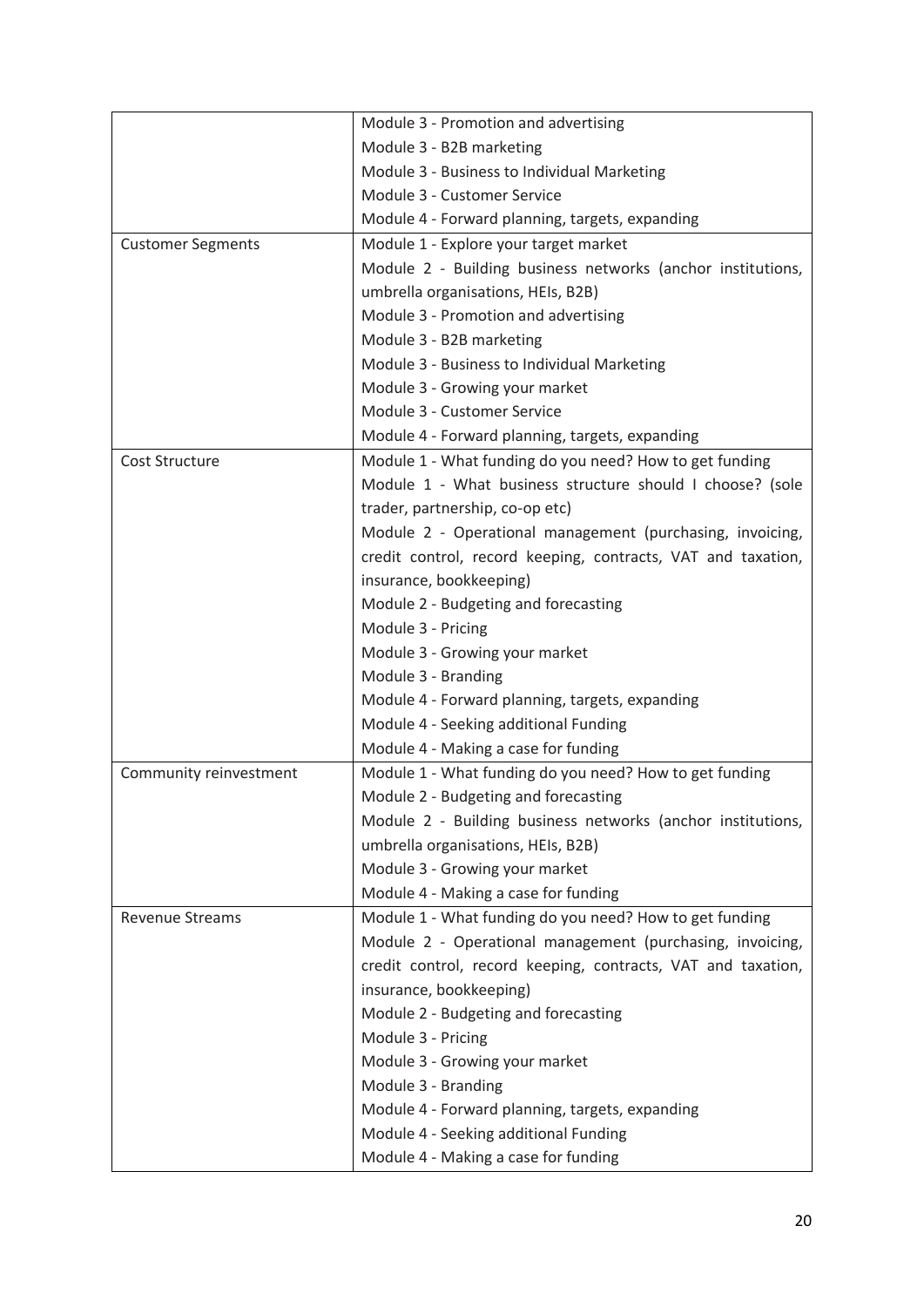# <span id="page-20-0"></span>8. IO9 Live project assessment guidelines and templates

The following guidelines and templates can be used to asses the results of trainees' work and provide feedback.

<span id="page-20-1"></span>a) Assessment template for BMC (scenario  $\left(1, 3\right)$  and  $\left(4\right)$ )

#### Evaluation criteria

The following aspects will be evaluated

| Assessment aspect                                                                                                    | Description + assessment scale (5 to 1)                                                                                                                                                                                                                                                                                                                                                                                                                                                                                                                                                                               |
|----------------------------------------------------------------------------------------------------------------------|-----------------------------------------------------------------------------------------------------------------------------------------------------------------------------------------------------------------------------------------------------------------------------------------------------------------------------------------------------------------------------------------------------------------------------------------------------------------------------------------------------------------------------------------------------------------------------------------------------------------------|
|                                                                                                                      | Assessment of the segments of the BMC                                                                                                                                                                                                                                                                                                                                                                                                                                                                                                                                                                                 |
| Scope                                                                                                                | 1 - Very few relevant aspects/questions addressing the segments are                                                                                                                                                                                                                                                                                                                                                                                                                                                                                                                                                   |
|                                                                                                                      | covered                                                                                                                                                                                                                                                                                                                                                                                                                                                                                                                                                                                                               |
|                                                                                                                      | 5 - All relevant aspects/questions addressing the segments are covered                                                                                                                                                                                                                                                                                                                                                                                                                                                                                                                                                |
| Appropriateness                                                                                                      | 1 - The content is not appropriate for the selected live project (new or                                                                                                                                                                                                                                                                                                                                                                                                                                                                                                                                              |
|                                                                                                                      | existing business or community-based activity)                                                                                                                                                                                                                                                                                                                                                                                                                                                                                                                                                                        |
|                                                                                                                      | 5 - The content is appropriate for the selected live project (new or existing                                                                                                                                                                                                                                                                                                                                                                                                                                                                                                                                         |
|                                                                                                                      | business or community-based activity)                                                                                                                                                                                                                                                                                                                                                                                                                                                                                                                                                                                 |
| Knowledge                                                                                                            | 1 - The trainee/trainees demonstrate a poor level of knowledge (e.g. based                                                                                                                                                                                                                                                                                                                                                                                                                                                                                                                                            |
|                                                                                                                      | on Community Enterprise Toolkit (IO3) materials)                                                                                                                                                                                                                                                                                                                                                                                                                                                                                                                                                                      |
|                                                                                                                      | 5 - The trainee/trainees demonstrate a very good level of knowledge (e.g.                                                                                                                                                                                                                                                                                                                                                                                                                                                                                                                                             |
|                                                                                                                      | based on Community Enterprise Toolkit (IO3) materials)                                                                                                                                                                                                                                                                                                                                                                                                                                                                                                                                                                |
| Clarity                                                                                                              | 1 - The content is not clear and easy to follow                                                                                                                                                                                                                                                                                                                                                                                                                                                                                                                                                                       |
|                                                                                                                      | 5 - The content is very clear and easy to follow                                                                                                                                                                                                                                                                                                                                                                                                                                                                                                                                                                      |
|                                                                                                                      | Assessment of the quality of the BMC                                                                                                                                                                                                                                                                                                                                                                                                                                                                                                                                                                                  |
| Ability to provide                                                                                                   | 1 - The business described in BMC is not able to provide stated benefits                                                                                                                                                                                                                                                                                                                                                                                                                                                                                                                                              |
| benefits<br>by<br>the                                                                                                | 5 - The business described in BMC is able to provide stated benefits                                                                                                                                                                                                                                                                                                                                                                                                                                                                                                                                                  |
| business described                                                                                                   |                                                                                                                                                                                                                                                                                                                                                                                                                                                                                                                                                                                                                       |
| in BMC                                                                                                               |                                                                                                                                                                                                                                                                                                                                                                                                                                                                                                                                                                                                                       |
| Non-imitability<br>of                                                                                                | 1 - The business model is easy to imitate                                                                                                                                                                                                                                                                                                                                                                                                                                                                                                                                                                             |
| the business model                                                                                                   | 5 - The business model is difficult to imitate                                                                                                                                                                                                                                                                                                                                                                                                                                                                                                                                                                        |
|                                                                                                                      |                                                                                                                                                                                                                                                                                                                                                                                                                                                                                                                                                                                                                       |
| the business model                                                                                                   |                                                                                                                                                                                                                                                                                                                                                                                                                                                                                                                                                                                                                       |
|                                                                                                                      |                                                                                                                                                                                                                                                                                                                                                                                                                                                                                                                                                                                                                       |
|                                                                                                                      |                                                                                                                                                                                                                                                                                                                                                                                                                                                                                                                                                                                                                       |
|                                                                                                                      |                                                                                                                                                                                                                                                                                                                                                                                                                                                                                                                                                                                                                       |
|                                                                                                                      |                                                                                                                                                                                                                                                                                                                                                                                                                                                                                                                                                                                                                       |
|                                                                                                                      |                                                                                                                                                                                                                                                                                                                                                                                                                                                                                                                                                                                                                       |
|                                                                                                                      |                                                                                                                                                                                                                                                                                                                                                                                                                                                                                                                                                                                                                       |
|                                                                                                                      |                                                                                                                                                                                                                                                                                                                                                                                                                                                                                                                                                                                                                       |
| $\ast$                                                                                                               |                                                                                                                                                                                                                                                                                                                                                                                                                                                                                                                                                                                                                       |
|                                                                                                                      |                                                                                                                                                                                                                                                                                                                                                                                                                                                                                                                                                                                                                       |
| The permanence of<br>Ability to generate<br>profit<br>Switching costs *<br>Recurring revenues<br>Earning vs spending | 1 - The business model is not likely to be permanent<br>5 - The business model is likely to be permanent<br>1 - The business model is not able to generate profit<br>5 - The business model is able to generate profit<br>1 - Nothing holds customers back from leaving the business<br>5 - Customers are locked in for several years<br>1 - 100% of sales are transactional<br>5 - 100% of sales lead to automatically recurring revenues<br>1 - It is required to incur 100% of the costs before earning revenues<br>5 - Business model earns 100% of the revenues before incurring costs of<br>goods/services sold |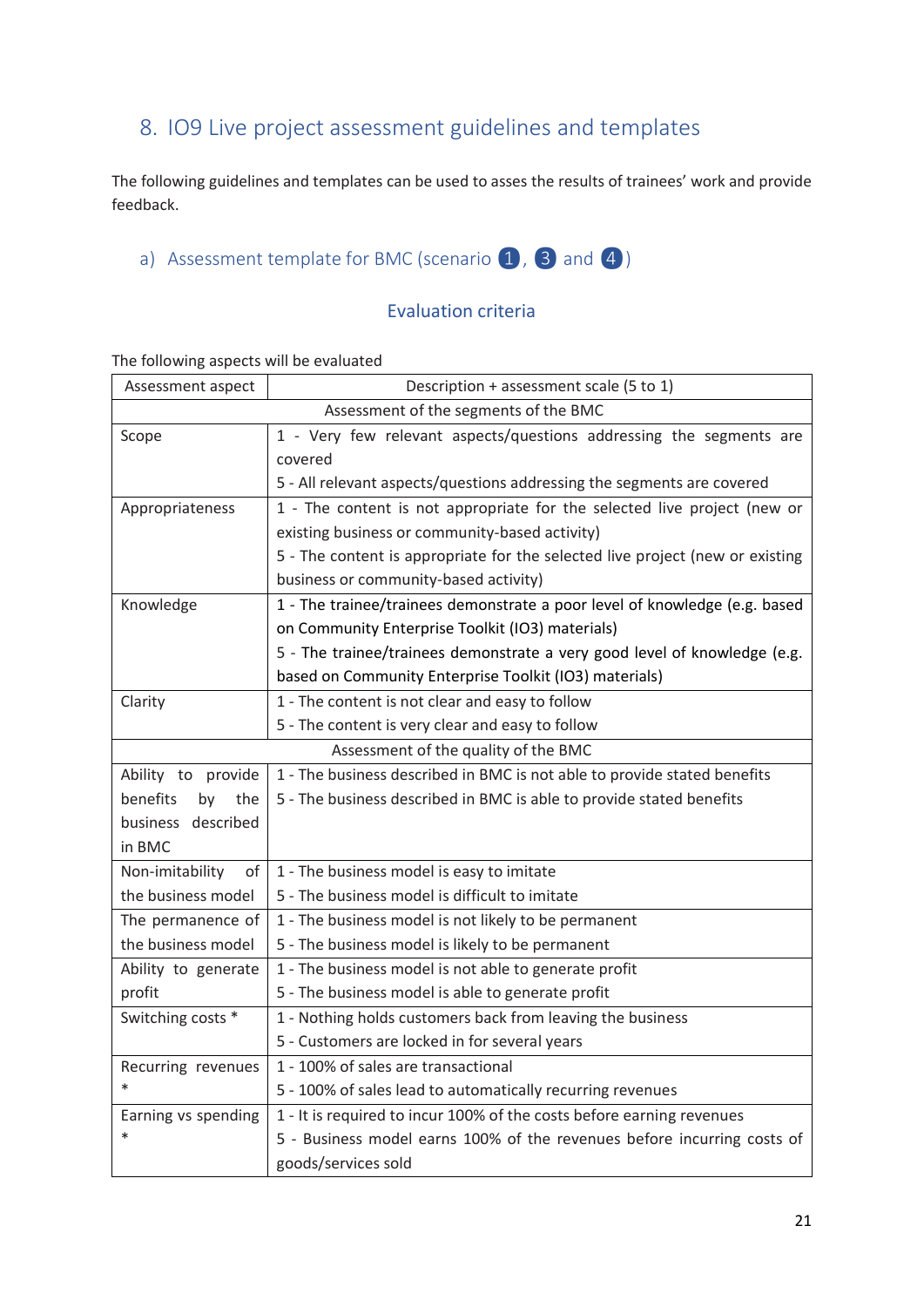| Game-changing                                                                                          | 1 - Cost structure is at least 30% worse / costs are at least 30% higher than              |  |  |  |  |
|--------------------------------------------------------------------------------------------------------|--------------------------------------------------------------------------------------------|--|--|--|--|
| cost structure *                                                                                       | in case of competitors                                                                     |  |  |  |  |
|                                                                                                        | 5 - Cost structure is at least 30% better / costs are at least 30% lower than in           |  |  |  |  |
|                                                                                                        | case of competitors                                                                        |  |  |  |  |
| Others who do the                                                                                      | 1 - It is required to incur costs for all the value created in the business model          |  |  |  |  |
| work *                                                                                                 | 5 - All the value created in the business model is created for free by external            |  |  |  |  |
|                                                                                                        | parties                                                                                    |  |  |  |  |
| Scalability *                                                                                          | 1 - Growing the business model requires substantial resources and effort                   |  |  |  |  |
|                                                                                                        | 5 - The business model has virtually no limits to growth                                   |  |  |  |  |
| Protection<br>from                                                                                     | 1 - The business model has no barriers, and the business is vulnerable to                  |  |  |  |  |
| competition *                                                                                          | competition.                                                                               |  |  |  |  |
|                                                                                                        | 5 - The business model provides substantial barriers that are hard to                      |  |  |  |  |
|                                                                                                        | overcome                                                                                   |  |  |  |  |
| $\ast$<br>Detailed                                                                                     | of<br>criteria<br>found<br>explanation<br>the<br>be<br>here:<br>can                        |  |  |  |  |
| https://www.strategyzer.com/blog/posts/2015/4/7/why-are-some-business-models-better-than-              |                                                                                            |  |  |  |  |
| others                                                                                                 |                                                                                            |  |  |  |  |
| Additional assessment of the BMC                                                                       |                                                                                            |  |  |  |  |
| There is no scale for this section of the assessment (just a Yes/No question). The aim of this section |                                                                                            |  |  |  |  |
|                                                                                                        | is to further evaluate the quality of the developed BMC and provide additional feedback to |  |  |  |  |
| trainee/trainees.                                                                                      |                                                                                            |  |  |  |  |
|                                                                                                        | Overall assessment of the BMC                                                              |  |  |  |  |
| Overall<br>level<br>of <sub>1</sub>                                                                    | 1 - The overall detail level of the elements is poor (there are many too                   |  |  |  |  |
| detail                                                                                                 | detailed or too generic elements)                                                          |  |  |  |  |
|                                                                                                        | 5 - The overall detail level of the elements is very good (there are not many              |  |  |  |  |
|                                                                                                        | too detailed are too generic elements)                                                     |  |  |  |  |
| Overall                                                                                                | 1 - Different segments of the canvas are not logically connected with each                 |  |  |  |  |
| comprehensiveness                                                                                      | other                                                                                      |  |  |  |  |
|                                                                                                        | 5 - Different segments of the canvas are logically connected with each other               |  |  |  |  |
| Overall<br>graphical                                                                                   | 1 - The canvas and its content are low quality in terms of graphic and visibility          |  |  |  |  |
| quality                                                                                                | 5 - The canvas and its content are high quality in terms of graphic and                    |  |  |  |  |
|                                                                                                        | visibility                                                                                 |  |  |  |  |

### Assessment questionnaire

| <b>BMC</b> segment  | Assessment aspect                     |   | Assessment scale |   |   |  |
|---------------------|---------------------------------------|---|------------------|---|---|--|
|                     | Assessment of the segments of the BMC |   |                  |   |   |  |
| <b>Key Partners</b> | Scope                                 | 1 | 2                | 3 | 4 |  |
|                     | Appropriateness                       |   |                  | 3 | 4 |  |
|                     | Knowledge                             |   | 2                | 3 | 4 |  |
|                     | Clarity                               | 1 | 2                | 3 | 4 |  |
| Comments/feedback:  |                                       |   |                  |   |   |  |
|                     |                                       |   |                  |   |   |  |
|                     |                                       |   |                  |   |   |  |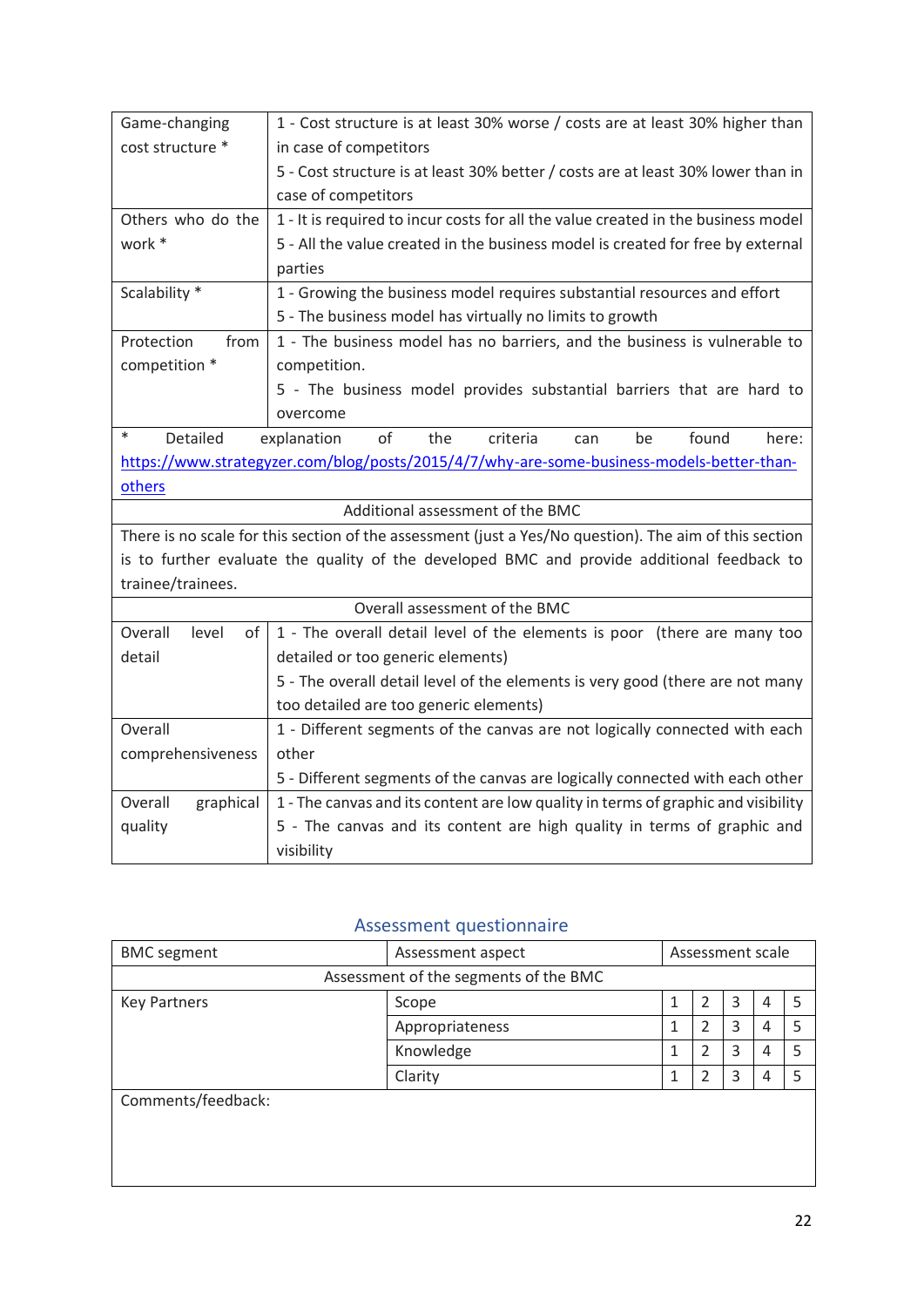| <b>Key Activities</b>         | Scope           | $\mathbf{1}$          | $\overline{2}$ | 3      | 4              | 5      |
|-------------------------------|-----------------|-----------------------|----------------|--------|----------------|--------|
|                               | Appropriateness | $1\,$                 | $\overline{2}$ | 3      | $\overline{4}$ | 5      |
|                               | Knowledge       | $\mathbf{1}$          | $\overline{2}$ | 3      | $\overline{4}$ | 5      |
|                               | Clarity         | $\mathbf 1$           | $\overline{2}$ | 3      | 4              | 5      |
| Comments/feedback:            |                 |                       |                |        |                |        |
|                               |                 |                       |                |        |                |        |
|                               |                 |                       |                |        |                |        |
|                               |                 |                       |                |        |                |        |
| <b>Key Resources</b>          | Scope           | $\mathbf{1}$          | $\overline{2}$ | 3      | 4              | 5      |
|                               | Appropriateness | $\mathbf 1$           | $\overline{2}$ | 3      | $\overline{4}$ | 5      |
|                               | Knowledge       | $\mathbf{1}$          | $\overline{2}$ | 3      | $\overline{4}$ | 5      |
|                               | Clarity         | $1\,$                 | $\overline{2}$ | 3      | 4              | 5      |
| Comments/feedback:            |                 |                       |                |        |                |        |
|                               |                 |                       |                |        |                |        |
|                               |                 |                       |                |        |                |        |
|                               |                 |                       |                |        |                |        |
| <b>Value Propositions</b>     | Scope           | $\mathbf{1}$          | $\overline{2}$ | 3      | 4              | 5      |
|                               | Appropriateness | $1\,$                 | $\overline{2}$ | 3      | 4              | 5      |
|                               | Knowledge       | $\mathbf{1}$          | $\overline{2}$ | 3      | 4              | 5      |
|                               | Clarity         | $\mathbf{1}$          | $\overline{2}$ | 3      | 4              | 5      |
| Comments/feedback:            |                 |                       |                |        |                |        |
|                               |                 |                       |                |        |                |        |
|                               |                 |                       |                |        |                |        |
|                               |                 |                       |                |        |                |        |
| <b>Customer Relationships</b> | Scope           | $\mathbf{1}$          | $\overline{2}$ | 3      | 4              | 5      |
|                               | Appropriateness | $\mathbf 1$           | $\overline{2}$ | 3      | $\overline{4}$ | 5      |
|                               | Knowledge       | $\mathbf{1}$          | $\overline{2}$ | 3      | $\overline{4}$ | 5      |
|                               | Clarity         | $\mathbf 1$           | $\overline{2}$ | 3      | 4              | 5      |
| Comments/feedback:            |                 |                       |                |        |                |        |
|                               |                 |                       |                |        |                |        |
|                               |                 |                       |                |        |                |        |
|                               |                 |                       |                |        |                |        |
| Channels                      |                 |                       | $\overline{2}$ |        | $\overline{4}$ |        |
|                               | Scope           | $\mathbf{1}$<br>$1\,$ | $\overline{2}$ | 3<br>3 | $\overline{4}$ | 5<br>5 |
|                               | Appropriateness | $\mathbf{1}$          | $\overline{2}$ | 3      | $\overline{4}$ |        |
|                               | Knowledge       |                       |                | 3      | 4              | 5<br>5 |
|                               | Clarity         | $\mathbf{1}$          | $\overline{2}$ |        |                |        |
| Comments/feedback:            |                 |                       |                |        |                |        |
|                               |                 |                       |                |        |                |        |
|                               |                 |                       |                |        |                |        |
|                               |                 |                       |                |        |                |        |
| <b>Customer Segments</b>      | Scope           | $\mathbf{1}$          | $\overline{2}$ | 3      | $\overline{4}$ | 5      |
|                               | Appropriateness | $\mathbf{1}$          | $\overline{2}$ | 3      | 4              | 5      |
|                               | Knowledge       | $\mathbf{1}$          | $\overline{2}$ | 3      | 4              | 5      |
|                               | Clarity         | $\mathbf 1$           | $\overline{2}$ | 3      | 4              | 5      |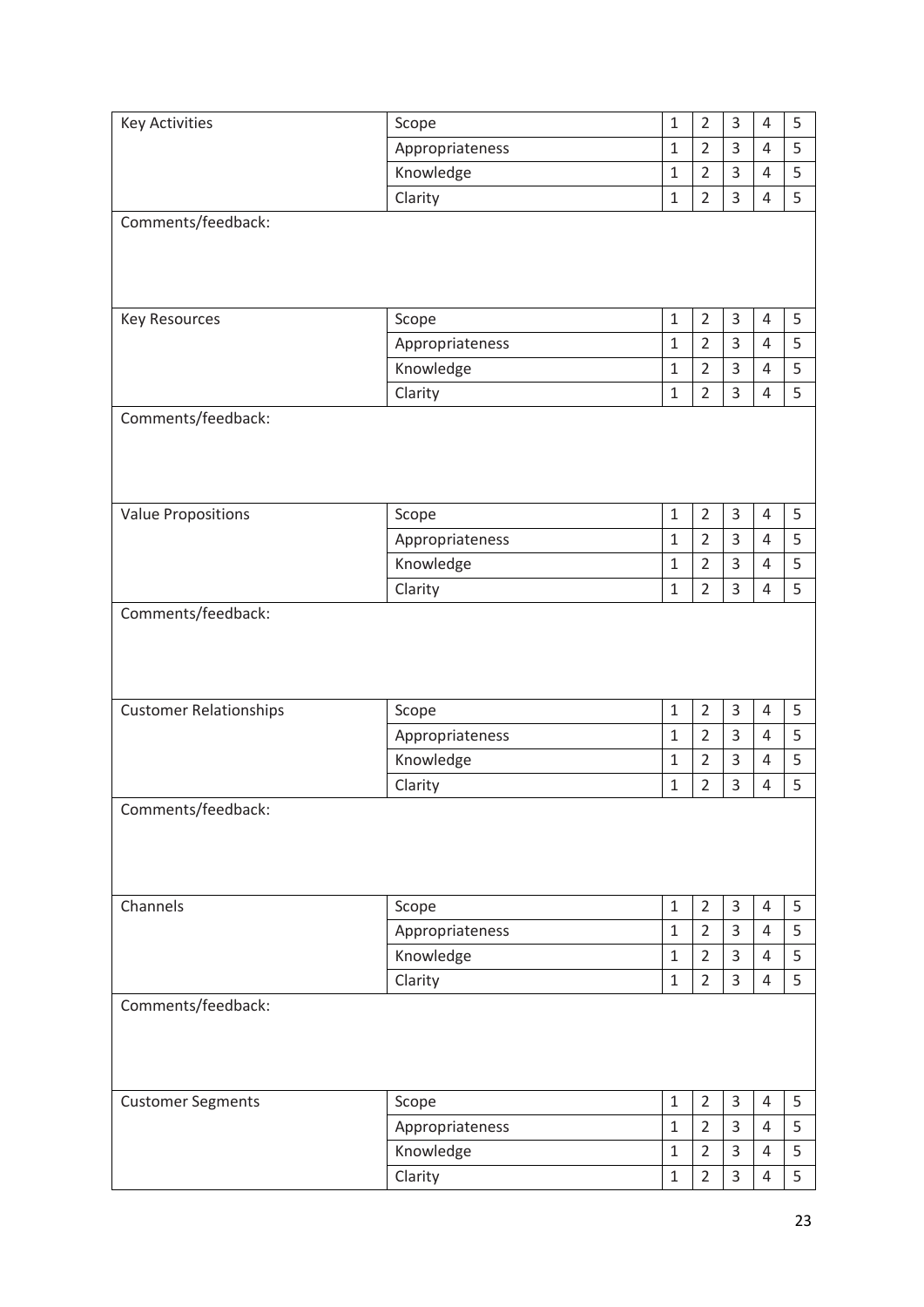| Comments/feedback:                   |                                                                 |                                       |                              |                       |                |                |   |
|--------------------------------------|-----------------------------------------------------------------|---------------------------------------|------------------------------|-----------------------|----------------|----------------|---|
|                                      |                                                                 |                                       |                              |                       |                |                |   |
|                                      |                                                                 |                                       |                              |                       |                |                |   |
|                                      |                                                                 |                                       |                              |                       |                |                |   |
| Cost Structure                       | Scope                                                           |                                       | $\mathbf{1}$                 | $\overline{2}$        | 3              | 4              | 5 |
|                                      | Appropriateness                                                 |                                       | $\mathbf{1}$                 | $\overline{2}$        | 3              | 4              | 5 |
|                                      | Knowledge                                                       |                                       | 1                            | 2                     | 3              | 4              | 5 |
|                                      | Clarity                                                         |                                       | $\mathbf{1}$                 | $\overline{2}$        | 3              | 4              | 5 |
| Comments/feedback:                   |                                                                 |                                       |                              |                       |                |                |   |
|                                      |                                                                 |                                       |                              |                       |                |                |   |
|                                      |                                                                 |                                       |                              |                       |                |                |   |
|                                      |                                                                 |                                       |                              |                       |                |                |   |
| <b>Revenue Streams</b>               | Scope                                                           |                                       | $\mathbf{1}$                 | $\overline{2}$        | 3              | 4              | 5 |
|                                      | Appropriateness                                                 |                                       | $\mathbf{1}$                 | $\overline{2}$        | 3              | 4              | 5 |
|                                      | Knowledge                                                       |                                       | 1                            | 2                     | 3              | 4              | 5 |
|                                      | Clarity                                                         |                                       | $\mathbf{1}$                 | $\overline{2}$        | 3              | 4              | 5 |
| Comments/feedback:                   |                                                                 |                                       |                              |                       |                |                |   |
|                                      |                                                                 |                                       |                              |                       |                |                |   |
|                                      |                                                                 |                                       |                              |                       |                |                |   |
|                                      |                                                                 |                                       |                              |                       |                |                |   |
|                                      | Assessment of the quality of the BMC                            |                                       |                              |                       |                |                |   |
| <b>Quality assessment</b>            |                                                                 |                                       | $\mathbf{1}$                 | $\overline{2}$        | 3              | 4              | 5 |
|                                      | Ability to provide benefits by the<br>business described in BMC |                                       |                              |                       |                |                |   |
|                                      |                                                                 | Non-imitability of the business model |                              | $\overline{2}$        | $\overline{3}$ | 4              | 5 |
|                                      | The permanence of the business                                  |                                       | $\mathbf{1}$<br>$\mathbf{1}$ | $\overline{2}$        | 3              | 4              | 5 |
|                                      | model                                                           |                                       |                              |                       |                |                |   |
|                                      |                                                                 |                                       |                              | $\overline{2}$        | 3              | 4              |   |
|                                      | Ability to generate profit                                      |                                       | 1                            |                       |                |                | 5 |
|                                      | Switching costs                                                 |                                       | $\mathbf{1}$                 | $\overline{2}$        | 3              | 4              | 5 |
|                                      | Recurring revenues                                              |                                       | 1                            | 2                     | 3              | 4              | 5 |
|                                      | Earning vs spending                                             |                                       | $\mathbf{1}$                 | $\overline{2}$        | 3              | $\overline{4}$ | 5 |
|                                      | Game-changing cost structure                                    |                                       | 1                            | $\overline{2}$        | 3              | 4              | 5 |
|                                      | Others who do the work                                          |                                       | 1                            | $\overline{2}$        | 3              | 4              | 5 |
|                                      | Scalability                                                     |                                       | 1                            | 2                     | 3              | 4              | 5 |
|                                      | Protection from competition                                     |                                       | 1                            | $\overline{2}$        | 3              | 4              | 5 |
| Comments/feedback:                   |                                                                 |                                       |                              |                       |                |                |   |
|                                      |                                                                 |                                       |                              |                       |                |                |   |
|                                      |                                                                 |                                       |                              |                       |                |                |   |
|                                      |                                                                 |                                       |                              |                       |                |                |   |
|                                      | Additional assessment of the BMC                                |                                       |                              |                       |                |                |   |
| All BMC segments are used or have at | $\square$ Yes                                                   | $\Box$ No                             |                              |                       |                |                |   |
| least been considered                | $\Box$ Not applicable                                           |                                       |                              |                       |                |                |   |
| Each customer segment is addressed   | $\square$ Yes                                                   | $\Box$ No                             |                              | $\Box$ Not applicable |                |                |   |
| by one or more value proposition     |                                                                 |                                       |                              |                       |                |                |   |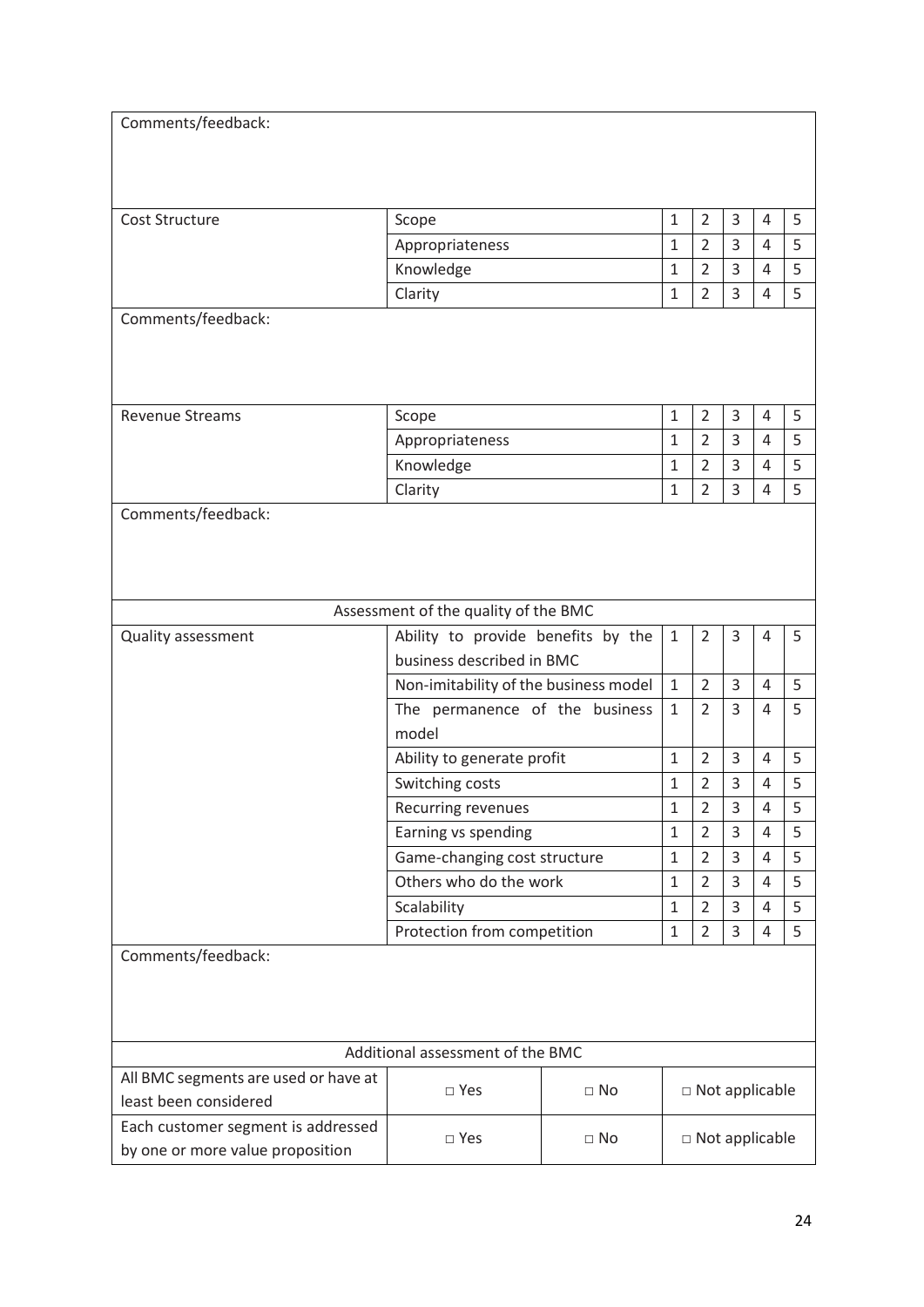| channel<br>value<br>A<br>supports<br>a<br>proposition-customer segment set                                            | $\square$ Yes                                                    | $\Box$ No   | $\Box$ Not applicable |                |   |   |   |
|-----------------------------------------------------------------------------------------------------------------------|------------------------------------------------------------------|-------------|-----------------------|----------------|---|---|---|
| If present, a customer relationship<br>targets a customer segment                                                     | $\sqcap$ Yes                                                     | $\sqcap$ No | $\Box$ Not applicable |                |   |   |   |
| value<br>Each<br>proposition<br>is<br>produced/delivered by a key activity,<br>a key partner or offers a key resource | $\square$ Yes                                                    | $\sqcap$ No | $\Box$ Not applicable |                |   |   |   |
| Key resources or<br>key<br>partners<br>support an activity                                                            | $\square$ Yes                                                    | $\Box$ No   | $\Box$ Not applicable |                |   |   |   |
| At least one revenue stream is<br>generated from a value proposition-<br>customer segment set                         | $\Box$ Yes                                                       | $\Box$ No   | □ Not applicable      |                |   |   |   |
| Major fixed costs are listed                                                                                          | $\square$ Yes                                                    | $\Box$ No   | $\Box$ Not applicable |                |   |   |   |
| Major variables costs are listed                                                                                      | $\square$ Yes                                                    | $\Box$ No   | $\Box$ Not applicable |                |   |   |   |
| There are no orphan elements: all<br>elements are connected to another<br>element                                     | $\square$ Yes                                                    | $\sqcap$ No | □ Not applicable      |                |   |   |   |
| Comments/feedback:                                                                                                    |                                                                  |             |                       |                |   |   |   |
|                                                                                                                       | Overall assessment of the BMC                                    |             |                       |                |   |   |   |
| Overall assessment                                                                                                    | Overall level of detail                                          |             | $\mathbf{1}$          | $\overline{2}$ | 3 | 4 | 5 |
|                                                                                                                       | $\overline{2}$<br>Overall comprehensiveness<br>$\mathbf{1}$      |             | 3                     | 4              | 5 |   |   |
|                                                                                                                       | $\overline{2}$<br>Overall graphical quality<br>$\mathbf{1}$<br>3 |             | 4                     | 5              |   |   |   |
| Comments/feedback:                                                                                                    |                                                                  |             |                       |                |   |   |   |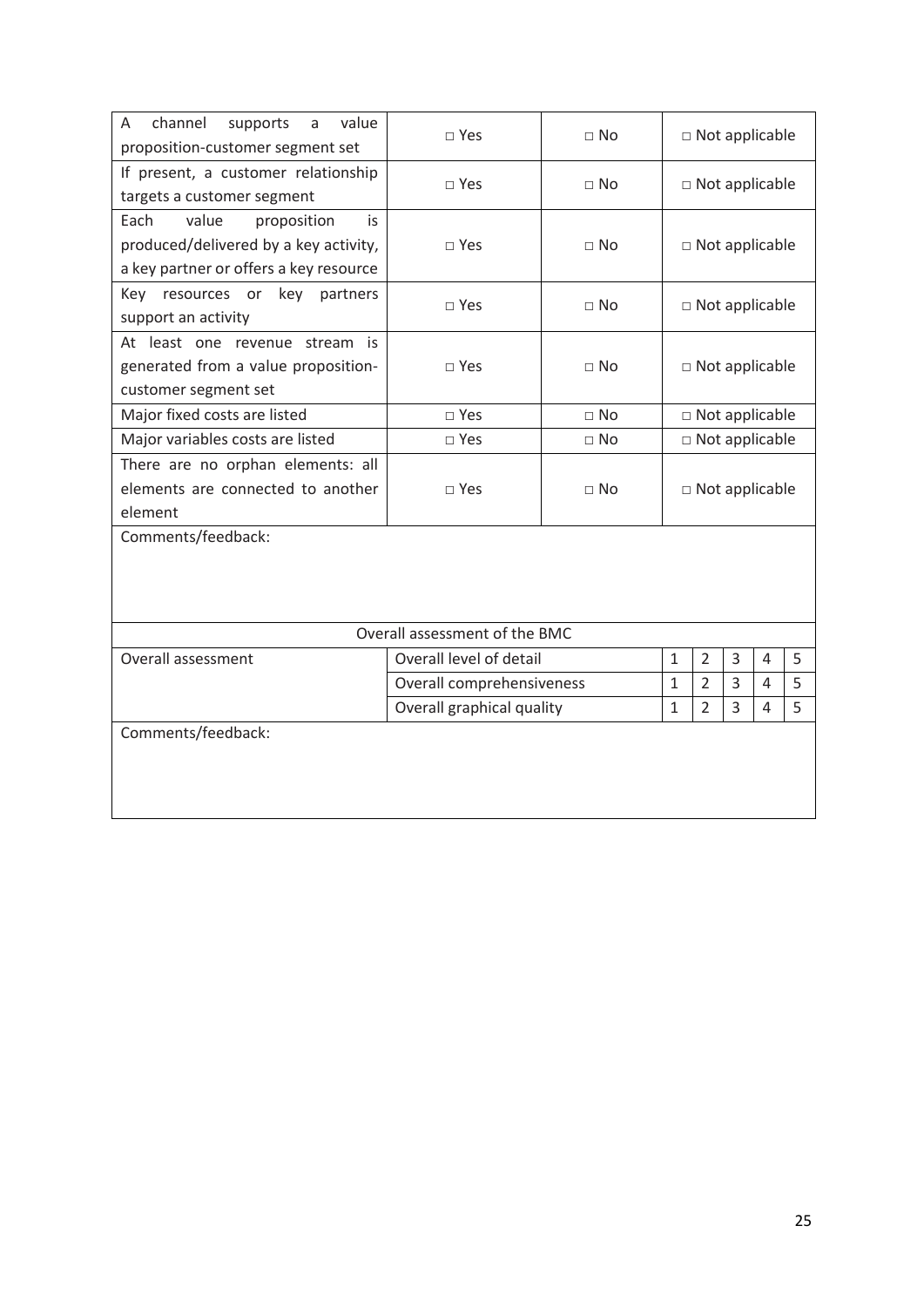<span id="page-25-0"></span>b) Assessment template for CEBMC (scenario 2 and 5)

### Evaluation criteria

### The following aspects will be evaluated

| Assessment aspect     | Description + assessment scale (5 to 1)                                           |
|-----------------------|-----------------------------------------------------------------------------------|
|                       | Assessment of the segments of the CEBMC                                           |
| Scope                 | 1 - Very few relevant aspects/questions addressing the segments are               |
|                       | covered                                                                           |
|                       | 5 - All relevant aspects/questions addressing the segments are covered            |
| Appropriateness       | 1 - The content is not appropriate for the selected live project (new or          |
|                       | existing business or community-based activity)                                    |
|                       | 5 - The content is appropriate for the selected live project (new or existing     |
|                       | business or community-based activity)                                             |
| Knowledge             | 1 - The trainee/trainees demonstrate a poor level of knowledge (e.g. based        |
|                       | on Community Enterprise Toolkit (IO3) materials)                                  |
|                       | 5 - The trainee/trainees demonstrate a very good level of knowledge (e.g.         |
|                       | based on Community Enterprise Toolkit (IO3) materials)                            |
| Clarity               | 1 - The content is not clear and easy to follow                                   |
|                       | 5 - The content is very clear and easy to follow                                  |
|                       | Assessment of the quality of the CEBMC                                            |
| Ability to provide    | 1 - The business described in CEBMC is not able to provide stated benefits        |
| benefits<br>by the    | 5 - The business described in CEBMC is able to provide stated benefits            |
| business described    |                                                                                   |
| in CEBMC              |                                                                                   |
| Non-imitability<br>of | 1 - The business model is easy to imitate                                         |
| the business model    | 5 - The business model is difficult to imitate                                    |
| The permanence of     | 1 - The business model is not likely to be permanent                              |
| the business model    | 5 - The business model is likely to be permanent                                  |
| Ability to generate   | 1 - The business model is not able to generate profit                             |
| profit                | 5 - The business model is able to generate profit                                 |
| Switching costs *     | 1 - Nothing holds customers back from leaving the business                        |
|                       | 5 - Customers are locked in for several years                                     |
| Recurring revenues    | 1 - 100% of sales are transactional                                               |
| ∗                     | 5 - 100% of sales lead to automatically recurring revenues                        |
| Earning vs spending   | 1 - It is required to incur 100% of the costs before earning revenues             |
| ∗                     | 5 - Business model earns 100% of the revenues before incurring costs of           |
|                       | goods/services sold                                                               |
| Game-changing         | 1 - Cost structure is at least 30% worse / costs are at least 30% higher than     |
| cost structure *      | in case of competitors                                                            |
|                       | 5 - Cost structure is at least 30% better / costs are at least 30% lower than in  |
|                       | case of competitors                                                               |
| Others who do the     | 1 - It is required to incur costs for all the value created in the business model |
| work *                |                                                                                   |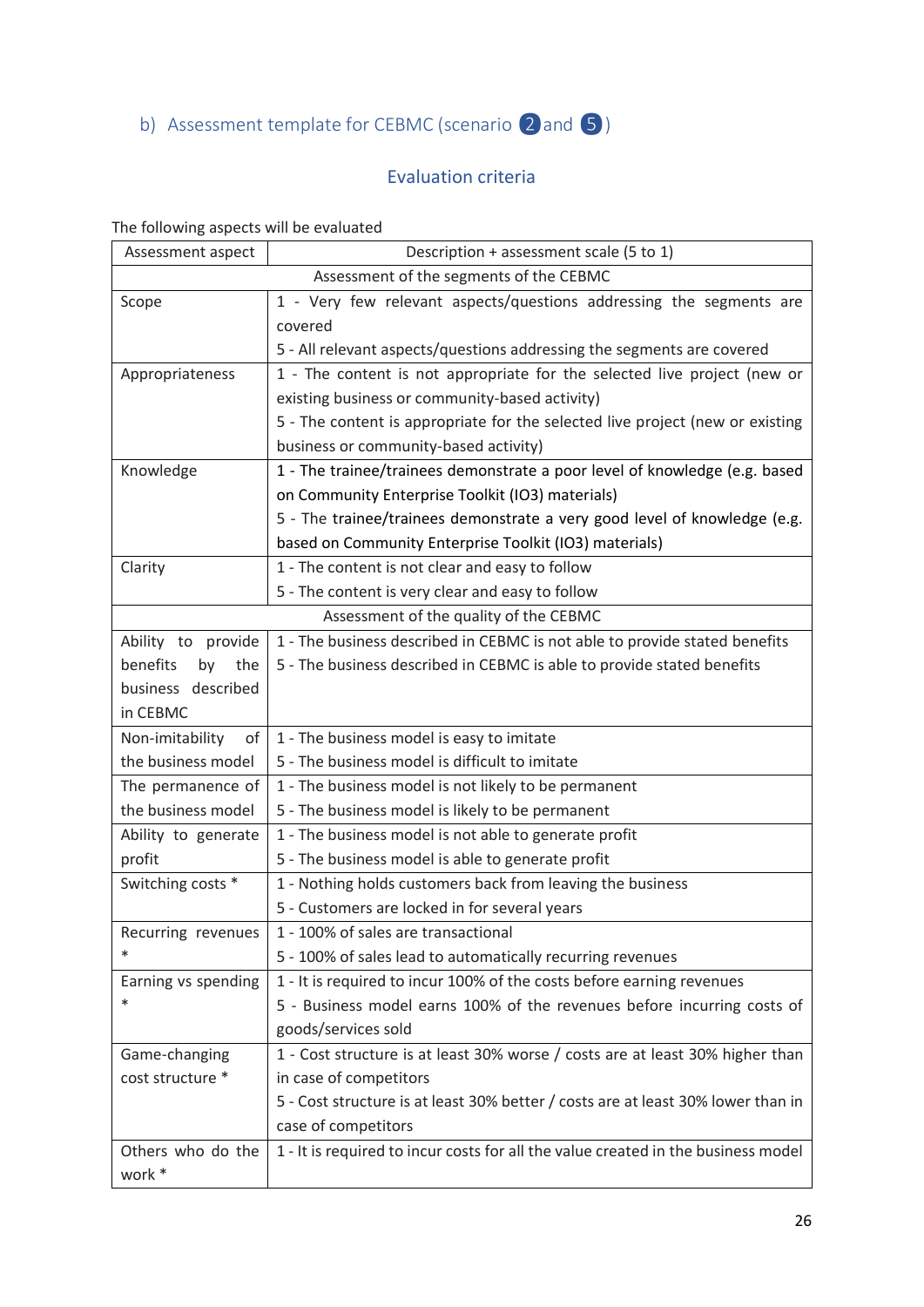|                                     | 5 - All the value created in the business model is created for free by external                        |
|-------------------------------------|--------------------------------------------------------------------------------------------------------|
|                                     | parties                                                                                                |
| Scalability *                       | 1 - Growing the business model requires substantial resources and effort                               |
|                                     | 5 - The business model has virtually no limits to growth                                               |
| Protection<br>from                  | 1 - The business model has no barriers, and the business is vulnerable to                              |
| competition *                       | competition                                                                                            |
|                                     | 5 - The business model provides substantial barriers that are hard to                                  |
|                                     | overcome                                                                                               |
| $\ast$<br>Detailed                  | of<br>found<br>explanation<br>the<br>criteria<br>be<br>here:<br>can                                    |
|                                     | https://www.strategyzer.com/blog/posts/2015/4/7/why-are-some-business-models-better-than-              |
| others                              |                                                                                                        |
|                                     | Additional assessment of the BMC                                                                       |
|                                     | There is no scale for this section of the assessment (just a Yes/No question). The aim of this section |
|                                     | is to further evaluate the quality of the developed BMC and provide additional feedback to             |
| trainee/trainees.                   |                                                                                                        |
|                                     | Overall assessment of the BMC                                                                          |
| Overall<br>level<br>of <sub>1</sub> | 1 - The overall detail level of the elements is poor (there are many too                               |
| detail                              | detailed or too generic elements)                                                                      |
|                                     | 5 - The overall detail level of the elements is very good (there are not many                          |
|                                     | too detailed are too generic elements)                                                                 |
| Overall                             | 1 - Different segments of the canvas are not logically connected with each                             |
| comprehensiveness                   | other                                                                                                  |
|                                     | 5 - Different segments of the canvas are logically connected with each other                           |
| Overall<br>graphical                | 1 - The canvas and its content are low quality in terms of graphic and visibility                      |
| quality                             | 5 - The canvas and its content are high quality in terms of graphic and                                |
|                                     | visibility                                                                                             |

#### Assessment questionnaire

| <b>BMC</b> segment                      | Assessment aspect | Assessment scale |                |   |   |   |  |  |  |
|-----------------------------------------|-------------------|------------------|----------------|---|---|---|--|--|--|
| Assessment of the segments of the CEBMC |                   |                  |                |   |   |   |  |  |  |
| Key Allies and Community Partners       | Scope             | 1                | 2              | 3 | 4 | 5 |  |  |  |
|                                         | Appropriateness   | 1                | $\overline{2}$ | 3 | 4 | 5 |  |  |  |
|                                         | Knowledge         | 1                | $\overline{2}$ | 3 | 4 | 5 |  |  |  |
|                                         | Clarity           | 1                | 2              | 3 | 4 | 5 |  |  |  |
| Comments/feedback:                      |                   |                  |                |   |   |   |  |  |  |
|                                         |                   |                  |                |   |   |   |  |  |  |
|                                         |                   |                  |                |   |   |   |  |  |  |
|                                         |                   |                  |                |   |   |   |  |  |  |
| <b>Key Activities</b>                   | Scope             | $\mathbf{1}$     | 2              | 3 | 4 | 5 |  |  |  |
|                                         | Appropriateness   | 1                | $\overline{2}$ | 3 | 4 | 5 |  |  |  |
|                                         | Knowledge         | 1                | $\overline{2}$ | 3 | 4 | 5 |  |  |  |
|                                         | Clarity           | 1                | $\overline{2}$ | 3 | 4 | 5 |  |  |  |
| Comments/feedback:                      |                   |                  |                |   |   |   |  |  |  |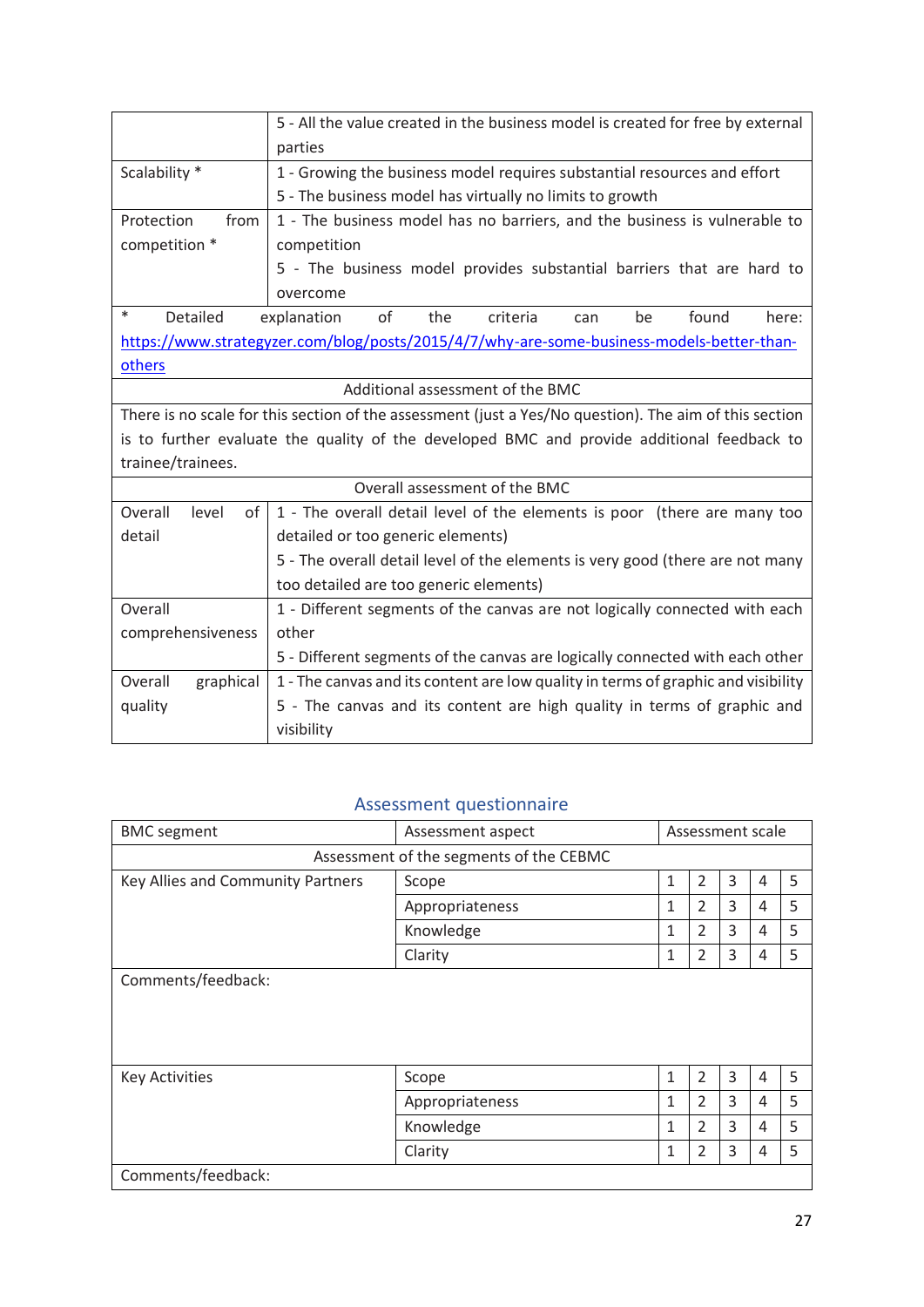| <b>Key Resources</b>                    | Scope           | $\mathbf 1$  | $\overline{2}$ | 3           | $\overline{4}$ | 5 |
|-----------------------------------------|-----------------|--------------|----------------|-------------|----------------|---|
|                                         | Appropriateness | $1\,$        | $\overline{2}$ | 3           | 4              | 5 |
|                                         | Knowledge       | $\mathbf{1}$ | $\overline{2}$ | 3           | 4              | 5 |
|                                         | Clarity         | $\mathbf 1$  | $\overline{2}$ | 3           | 4              | 5 |
| Comments/feedback:                      |                 |              |                |             |                |   |
|                                         |                 |              |                |             |                |   |
|                                         |                 |              |                |             |                |   |
|                                         |                 |              |                |             |                |   |
| Community Innovation / Value            | Scope           | $\mathbf 1$  | $\overline{2}$ | 3           | $\overline{4}$ | 5 |
|                                         | Appropriateness | $\mathbf{1}$ | $\overline{2}$ | 3           | $\overline{4}$ | 5 |
|                                         | Knowledge       | $\mathbf{1}$ | $\overline{2}$ | 3           | 4              | 5 |
|                                         | Clarity         | $\mathbf 1$  | $\overline{2}$ | 3           | 4              | 5 |
| Comments/feedback:                      |                 |              |                |             |                |   |
|                                         |                 |              |                |             |                |   |
|                                         |                 |              |                |             |                |   |
|                                         |                 |              |                |             |                |   |
| <b>Value Propositions</b>               | Scope           | $\mathbf 1$  | $\overline{2}$ | 3           | $\overline{4}$ | 5 |
|                                         | Appropriateness | $\mathbf{1}$ | $\overline{2}$ | 3           | 4              | 5 |
|                                         | Knowledge       | $\mathbf{1}$ | $\overline{2}$ | 3           | 4              | 5 |
|                                         | Clarity         | $\mathbf 1$  | $\overline{2}$ | 3           | 4              | 5 |
| Comments/feedback:                      |                 |              |                |             |                |   |
|                                         |                 |              |                |             |                |   |
|                                         |                 |              |                |             |                |   |
|                                         |                 |              |                |             |                |   |
| <b>Customer/Community Relationships</b> | Scope           | $\mathbf{1}$ | $\overline{2}$ | $\mathsf 3$ | 4              | 5 |
|                                         | Appropriateness | $1\,$        | $\overline{2}$ | 3           | 4              | 5 |
|                                         | Knowledge       | $\mathbf{1}$ | $\overline{2}$ | 3           | $\overline{4}$ | 5 |
|                                         | Clarity         | $\mathbf{1}$ | $\overline{2}$ | 3           | 4              | 5 |
| Comments/feedback:                      |                 |              |                |             |                |   |
|                                         |                 |              |                |             |                |   |
|                                         |                 |              |                |             |                |   |
|                                         |                 |              |                |             |                |   |
| Community benefits/impact               | Scope           | $\mathbf 1$  | $\overline{2}$ | 3           | $\overline{4}$ | 5 |
|                                         | Appropriateness | $\mathbf{1}$ | $\overline{2}$ | 3           | 4              | 5 |
|                                         | Knowledge       | $\mathbf{1}$ | $\overline{2}$ | 3           | 4              | 5 |
|                                         | Clarity         | $\mathbf{1}$ | $\overline{2}$ | 3           | 4              | 5 |
| Comments/feedback:                      |                 |              |                |             |                |   |
|                                         |                 |              |                |             |                |   |
|                                         |                 |              |                |             |                |   |
|                                         |                 |              |                |             |                |   |
| <b>Customer Segments</b>                | Scope           | $\mathbf 1$  | $\overline{2}$ | $\mathsf 3$ | 4              | 5 |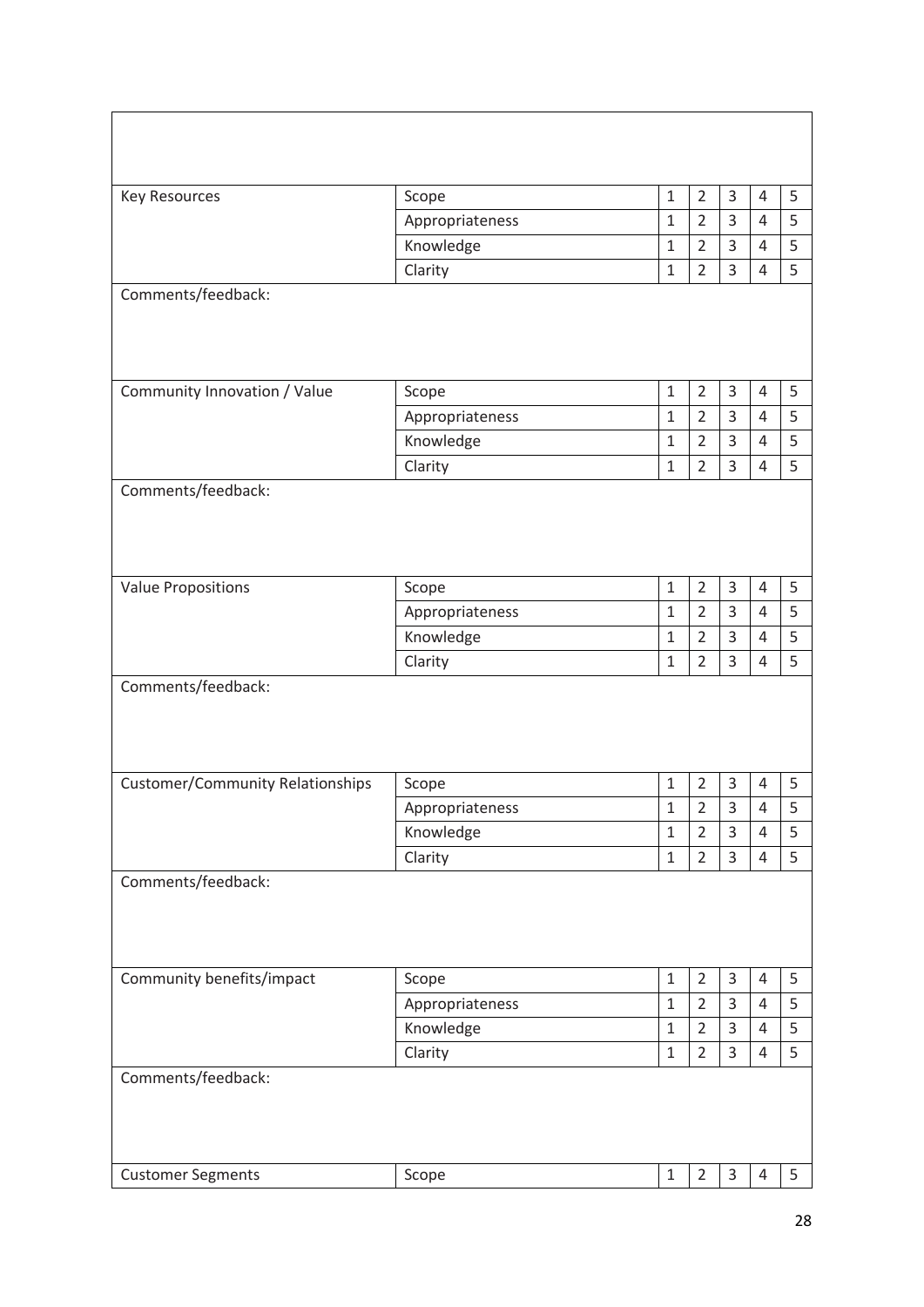|                        | Appropriateness                        | $\mathbf 1$          | $\overline{2}$                   | 3                   | 4              | 5 |  |  |
|------------------------|----------------------------------------|----------------------|----------------------------------|---------------------|----------------|---|--|--|
|                        | Knowledge                              | $\mathbf 1$          | $\overline{2}$                   | 3                   | 4              | 5 |  |  |
|                        | Clarity                                | $\mathbf{1}$         | $\overline{2}$                   | 3                   | 4              | 5 |  |  |
| Comments/feedback:     |                                        |                      |                                  |                     |                |   |  |  |
|                        |                                        |                      |                                  |                     |                |   |  |  |
|                        |                                        |                      |                                  |                     |                |   |  |  |
|                        |                                        |                      |                                  |                     |                |   |  |  |
| Channels               | Scope                                  | $\mathbf{1}$         | $\overline{2}$                   | 3                   | 4              | 5 |  |  |
|                        | Appropriateness                        | $1\,$                | $\overline{2}$                   | 3                   | $\overline{4}$ | 5 |  |  |
|                        | Knowledge                              | $\mathbf 1$          | $\overline{2}$                   | 3                   | 4              | 5 |  |  |
|                        | Clarity                                | $\mathbf{1}$         | $\overline{2}$                   | 3                   | 4              | 5 |  |  |
| Comments/feedback:     |                                        |                      |                                  |                     |                |   |  |  |
|                        |                                        |                      |                                  |                     |                |   |  |  |
|                        |                                        |                      |                                  |                     |                |   |  |  |
|                        |                                        |                      |                                  |                     |                |   |  |  |
| Cost Structure         | Scope                                  | $\mathbf{1}$         | $\overline{2}$                   | 3                   | 4              | 5 |  |  |
|                        | Appropriateness                        | $1\,$                | $\overline{2}$                   | $\overline{3}$      | $\overline{4}$ | 5 |  |  |
|                        | Knowledge                              | $\mathbf{1}$         | $\overline{2}$                   | 3                   | 4              | 5 |  |  |
|                        | Clarity                                | $\mathbf 1$          | $\overline{2}$                   | 3                   | 4              | 5 |  |  |
| Comments/feedback:     |                                        |                      |                                  |                     |                |   |  |  |
|                        |                                        |                      |                                  |                     |                |   |  |  |
|                        |                                        |                      |                                  |                     |                |   |  |  |
|                        |                                        |                      |                                  |                     |                |   |  |  |
|                        |                                        |                      |                                  |                     |                |   |  |  |
| Community reinvestment | Scope                                  | $\mathbf 1$<br>$1\,$ | $\overline{2}$<br>$\overline{2}$ | 3<br>$\overline{3}$ | $\overline{4}$ | 5 |  |  |
|                        | Appropriateness                        |                      |                                  |                     | $\overline{4}$ | 5 |  |  |
|                        | Knowledge                              | $1\,$                | $\overline{2}$                   | 3                   | 4              | 5 |  |  |
|                        | Clarity                                | $\mathbf{1}$         | $\overline{2}$                   | 3                   | 4              | 5 |  |  |
| Comments/feedback:     |                                        |                      |                                  |                     |                |   |  |  |
|                        |                                        |                      |                                  |                     |                |   |  |  |
|                        |                                        |                      |                                  |                     |                |   |  |  |
|                        |                                        |                      |                                  |                     |                |   |  |  |
| <b>Revenue Streams</b> | Scope                                  | $\mathbf{1}$         | $\overline{2}$                   | 3                   | 4              | 5 |  |  |
|                        | Appropriateness                        | $\mathbf{1}$         | $\overline{2}$                   | 3                   | 4              | 5 |  |  |
|                        | Knowledge                              | $\mathbf{1}$         | $\overline{2}$                   | 3                   | 4              | 5 |  |  |
|                        | Clarity                                | $\mathbf{1}$         | $\overline{2}$                   | 3                   | 4              | 5 |  |  |
| Comments/feedback:     |                                        |                      |                                  |                     |                |   |  |  |
|                        |                                        |                      |                                  |                     |                |   |  |  |
|                        |                                        |                      |                                  |                     |                |   |  |  |
|                        |                                        |                      |                                  |                     |                |   |  |  |
|                        | Assessment of the quality of the CEBMC |                      |                                  |                     |                |   |  |  |
| Quality assessment     | Ability to provide benefits by the     | $\mathbf{1}$         | $\overline{2}$                   | 3                   | 4              | 5 |  |  |
|                        | business described in CEBMC            |                      |                                  |                     |                |   |  |  |
|                        | Non-imitability of the business model  | $\mathbf{1}$         | $\overline{2}$                   | $\overline{3}$      | $\overline{4}$ | 5 |  |  |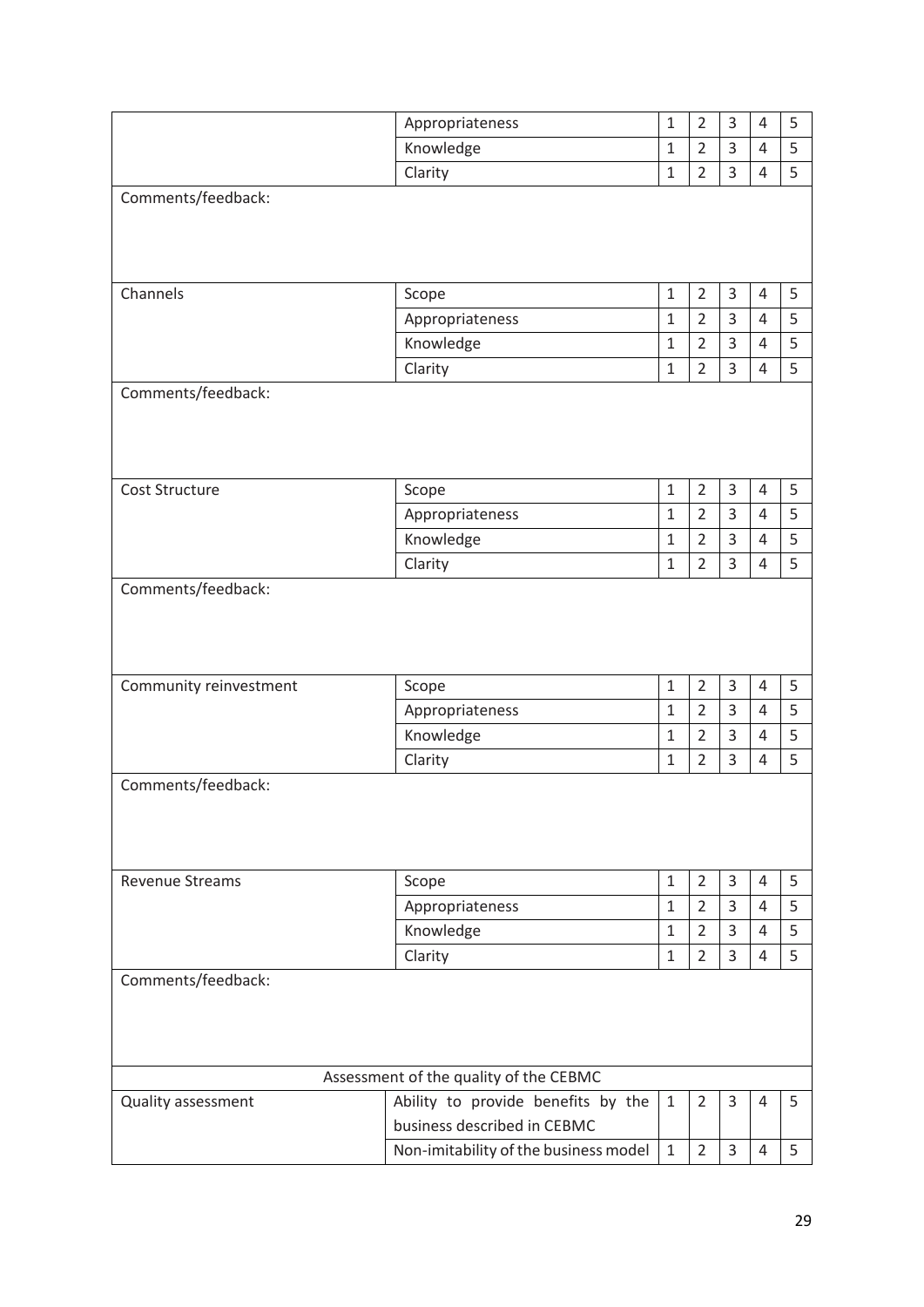| The permanence of the business | 1            | 2 | 3 | 4 |  |
|--------------------------------|--------------|---|---|---|--|
| model                          |              |   |   |   |  |
| Ability to generate profit     | 1            | 2 | 3 | 4 |  |
| Switching costs                | 1            | 2 | 3 | 4 |  |
| Recurring revenues             | 1            | 2 | 3 | 4 |  |
| Earning vs spending            | 1            | 2 | 3 | 4 |  |
| Game-changing cost structure   | $\mathbf{1}$ | 2 | 3 | 4 |  |
| Others who do the work         | 1            | 2 | 3 | 4 |  |
| Scalability                    | 1            | 2 | 3 | 4 |  |
| Protection from competition    | 1            | ว | 3 | 4 |  |

Comments/feedback:

| Additional assessment of the CEBMC            |                                 |             |                       |                       |   |   |   |  |  |  |  |
|-----------------------------------------------|---------------------------------|-------------|-----------------------|-----------------------|---|---|---|--|--|--|--|
| All CEBMC segments are used or                | $\Box$ Yes                      | $\Box$ No   | $\Box$ Not applicable |                       |   |   |   |  |  |  |  |
| have at least been considered                 |                                 |             |                       |                       |   |   |   |  |  |  |  |
| Each customer segment is addressed            | $\Box$ Yes                      | $\sqcap$ No |                       | $\Box$ Not applicable |   |   |   |  |  |  |  |
| by one or more value proposition              |                                 |             |                       |                       |   |   |   |  |  |  |  |
| channel<br>value<br>A<br>supports<br>a        | $\square$ Yes                   | $\Box$ No   |                       | $\Box$ Not applicable |   |   |   |  |  |  |  |
| proposition-customer segment set              |                                 |             |                       |                       |   |   |   |  |  |  |  |
| If present, a customer/community              |                                 |             |                       |                       |   |   |   |  |  |  |  |
| relationship targets a customer               | $\Box$ Yes                      | $\Box$ No   |                       | $\Box$ Not applicable |   |   |   |  |  |  |  |
| segment                                       |                                 |             |                       |                       |   |   |   |  |  |  |  |
| proposition<br>Each<br>value<br>is            |                                 |             |                       |                       |   |   |   |  |  |  |  |
| produced/delivered by a key activity,         | □ Yes                           | $\Box$ No   | $\Box$ Not applicable |                       |   |   |   |  |  |  |  |
| a key ally/community partner or               |                                 |             |                       |                       |   |   |   |  |  |  |  |
| offers a key resource                         |                                 |             |                       |                       |   |   |   |  |  |  |  |
| Key resources or key ally/community           | □ Yes                           | $\Box$ No   |                       |                       |   |   |   |  |  |  |  |
| partners support an activity                  |                                 |             |                       | $\Box$ Not applicable |   |   |   |  |  |  |  |
| At least one revenue stream is                |                                 |             |                       |                       |   |   |   |  |  |  |  |
| generated from a value proposition-           | $\square$ Yes                   | $\sqcap$ No | $\Box$ Not applicable |                       |   |   |   |  |  |  |  |
| customer segment set                          |                                 |             |                       |                       |   |   |   |  |  |  |  |
| Major fixed costs are listed                  | □ Yes                           | $\Box$ No   |                       | $\Box$ Not applicable |   |   |   |  |  |  |  |
| Major variables costs are listed              | $\square$ Yes                   | $\Box$ No   |                       | $\Box$ Not applicable |   |   |   |  |  |  |  |
| There are no orphan elements: all             |                                 |             |                       |                       |   |   |   |  |  |  |  |
| elements are connected to another             | $\square$ Yes                   | $\Box$ No   |                       | $\Box$ Not applicable |   |   |   |  |  |  |  |
| element                                       |                                 |             |                       |                       |   |   |   |  |  |  |  |
| Comments/feedback:                            |                                 |             |                       |                       |   |   |   |  |  |  |  |
|                                               |                                 |             |                       |                       |   |   |   |  |  |  |  |
|                                               |                                 |             |                       |                       |   |   |   |  |  |  |  |
|                                               |                                 |             |                       |                       |   |   |   |  |  |  |  |
|                                               | Overall assessment of the CEBMC |             |                       |                       |   |   |   |  |  |  |  |
| Overall assessment<br>Overall level of detail |                                 |             |                       | $\overline{2}$        | 3 | 4 | 5 |  |  |  |  |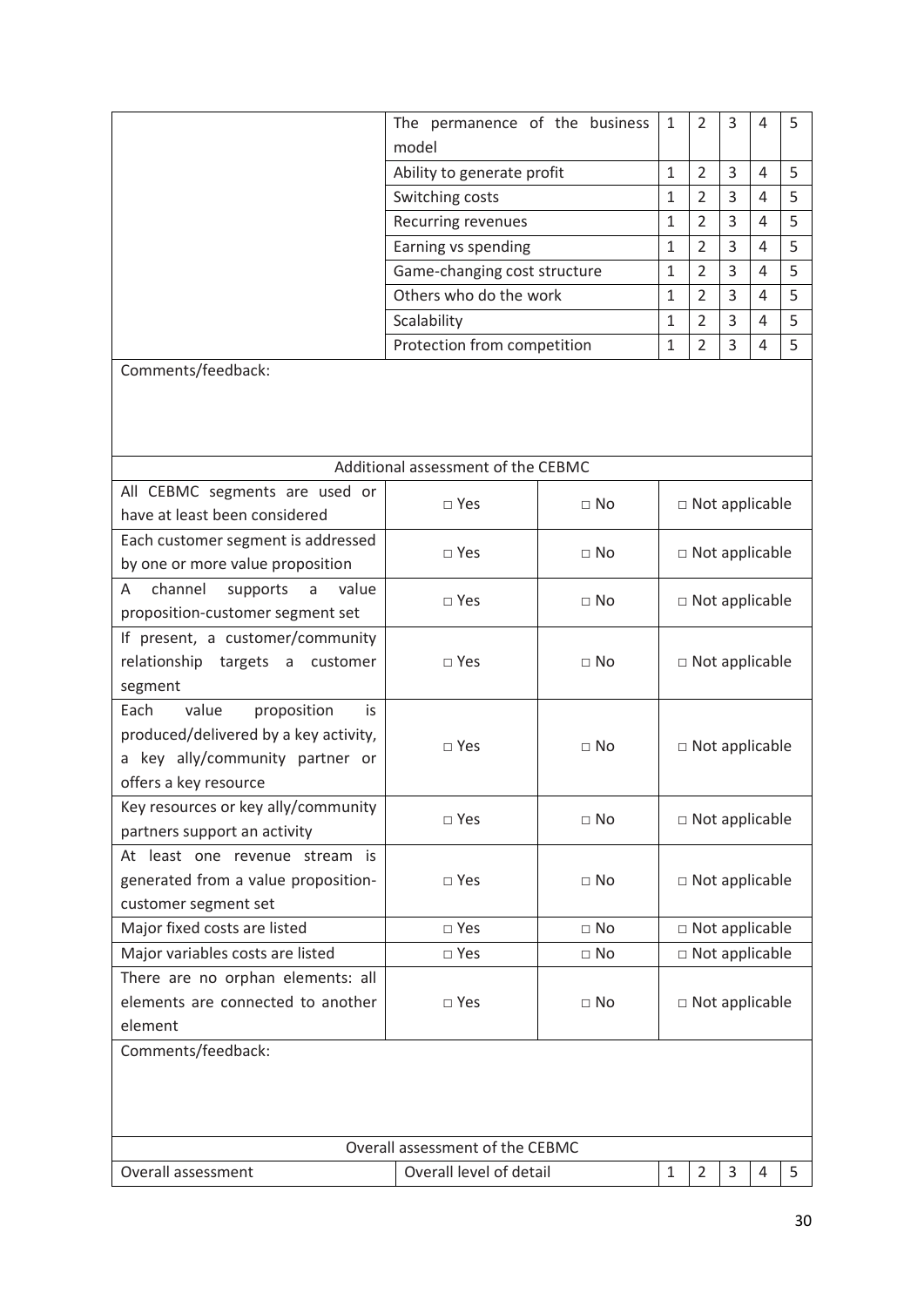|                    | Overall comprehensiveness |  | 3 | 4 |  |
|--------------------|---------------------------|--|---|---|--|
|                    | Overall graphical quality |  | 3 | Д |  |
| Comments/feedback: |                           |  |   |   |  |
|                    |                           |  |   |   |  |
|                    |                           |  |   |   |  |
|                    |                           |  |   |   |  |